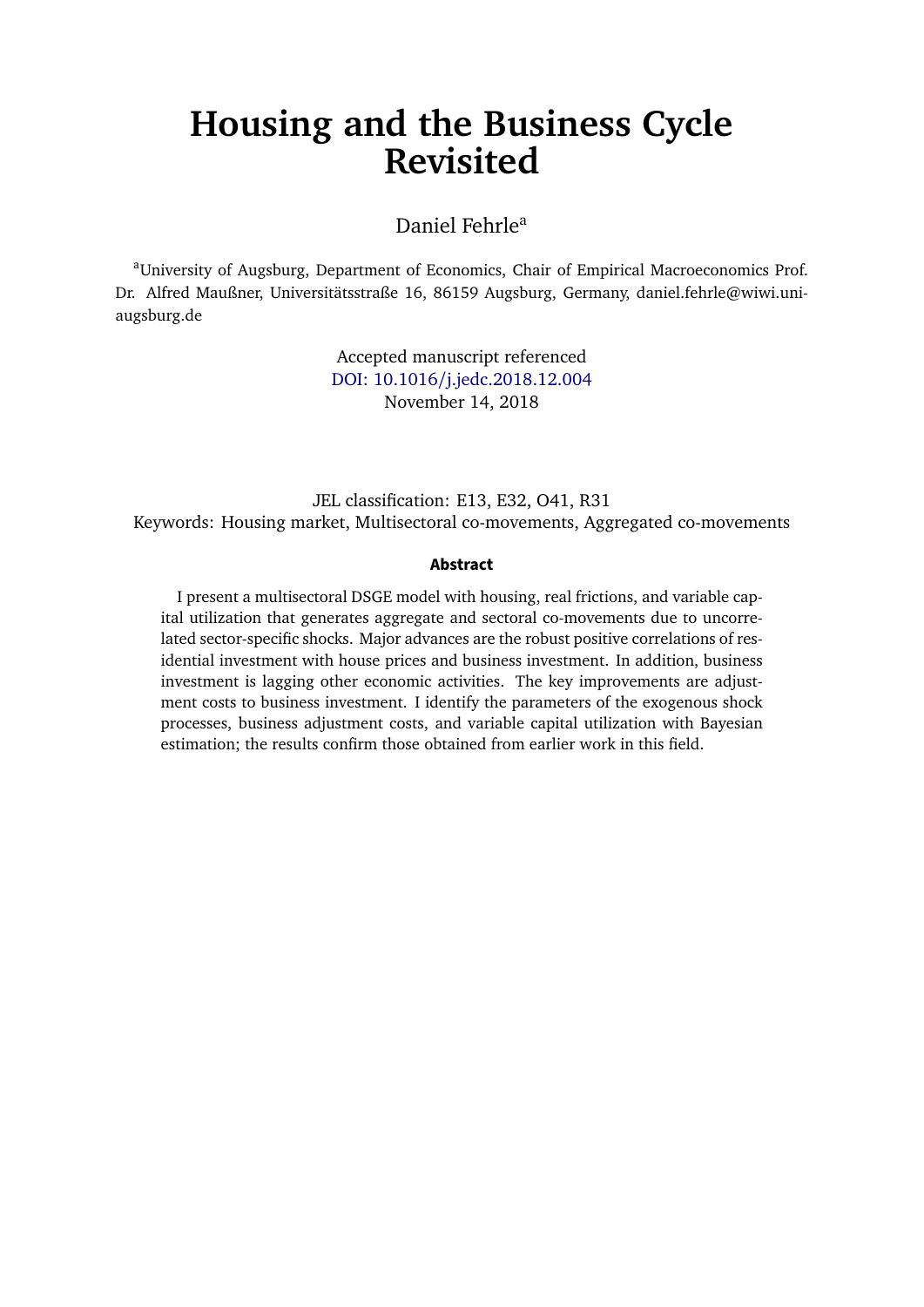# **1 INTRODUCTION**

Aggregate and sectoral co-movements are central features of business cycles. With respect to the housing sector, [Davis and Heathcote](#page-24-0) [\(2005\)](#page-24-0) (DH hereafter) point out three stylized facts: (i) gross domestic product (GDP), private consumption expenditure (PCE), business and residential investment, as well as house prices are positively correlated, (ii) residential investment is more than twice as volatile as business investment, and (iii) business investment lags GDP whereas residential investment leads GDP. [Kydland et al.](#page-26-0) [\(2016\)](#page-26-0), [Davis](#page-24-1) [and Nieuwerburgh](#page-24-1) [\(2015\)](#page-24-1), [Iacoviello and Neri](#page-25-0) [\(2010\)](#page-25-0), and [Iacoviello](#page-25-1) [\(2010\)](#page-25-1) corroborate these findings. Figure [1](#page-1-0) displays the cyclical components of GDP, house prices, as well as residential and business investment and verifies that the facts (i)-(iii) still characterize the cyclical properties. The co-movements, the volatility ratio between residential and business investment, the lead-lag pattern, and the housing boom-bust cycle are identifiable.

<span id="page-1-0"></span>





This paper presents a multisector DSGE model and examines the extent to which invest-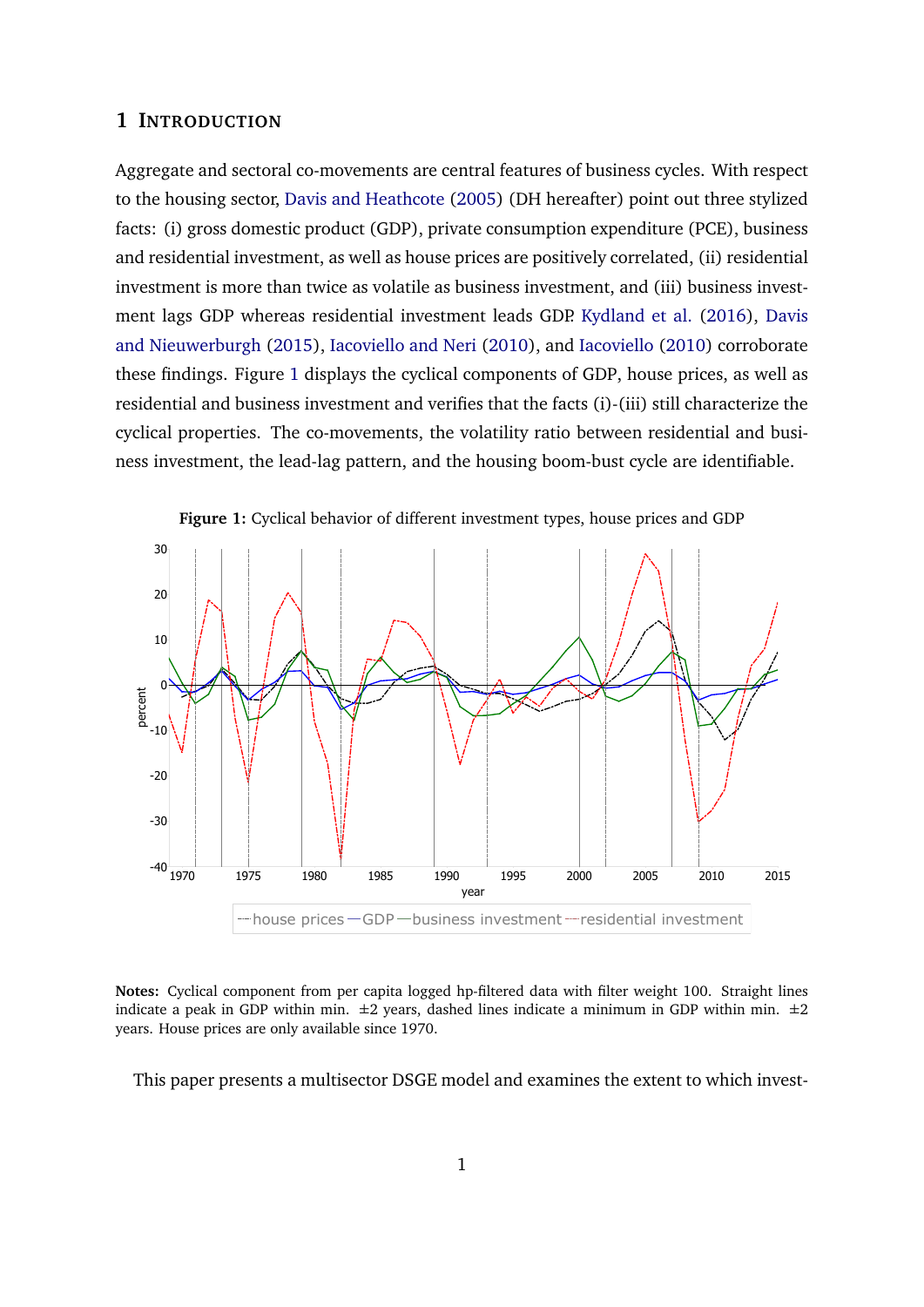ment adjustment cost and variable capital utilization in the different sectors can account for the observed stylized facts. My starting point is the model of DH. It has had a lasting impact on the housing literature over the last decade. The model is able to explain the positive co-movements of aggregate and sectoral quantities and the volatility ratio of the investment types. It fails to predict the positive correlation between residential investment and house prices as well as the lead-lag pattern of residential and business investment.

The DH model distinguishes three sectors of production. In each sector, labor augmenting technical progress grows at a sector-specific rate and is subject to sector-specific stationary shocks generated by a three-dimensional, first-order vector-autoregressive process (VAR(1)). As I will demonstrate below, the correlation between the sectoral shocks is responsible for the model's ability to replicate some of the stylized facts. In particular, with sectoral uncorrelated shocks the co-movement between the sectoral outputs and all comovements concerning residential investment weaken. Most notable, the model predicts a highly negative correlation between house prices and residential investment and fails to predict the positive co-movement between business and residential investment.

The multisector DSGE model presented here is an extended version of the DH model with sectoral uncorrelated shocks that accounts for the stylized fact (i), in the sense of stronger positive correlations concerning residential investment, as well as for (ii). It also partly replicates the lead of residential over business investment. Furthermore, business investment lags GDP. As the DH model, however, it fails to mimic the high volatility of house prices. Furthermore, the co-movements between the sectoral outputs remain weak.

While it is possible that productivity shocks are correlated across sectors as a result of common technological innovation or spillover, there are at least three arguments in favor of uncorrelated sectoral shocks: parsimony, explanatory content, and accordance with econometric practice. The DH model with VAR(1)-process has nine more parameters than a model with sector-specific but uncorrelated AR(1)-processes. The VAR(1)-assumptions transfer part of the explanation of the stylized facts outside the model whereas the AR(1) assumption has to rely on the endogenous propagation mechanism. Therefore, the latter opens the way to a deeper understanding of economic mechanisms than the former. Finally, considering the practice of structural vector autoregressive models, researchers seem to favor uncorrelated structural shocks.

The extensions vis-à-vis the DH model are in detail: variable capacity utilization as in [Jaimovich and Rebelo](#page-25-2) [\(2009\)](#page-25-2), adjustment costs to business investment as in [Christiano](#page-24-2) [et al.](#page-24-2) [\(2005\)](#page-24-2) (CEE adjustment costs hereafter), sectoral frictions in the allocation of capi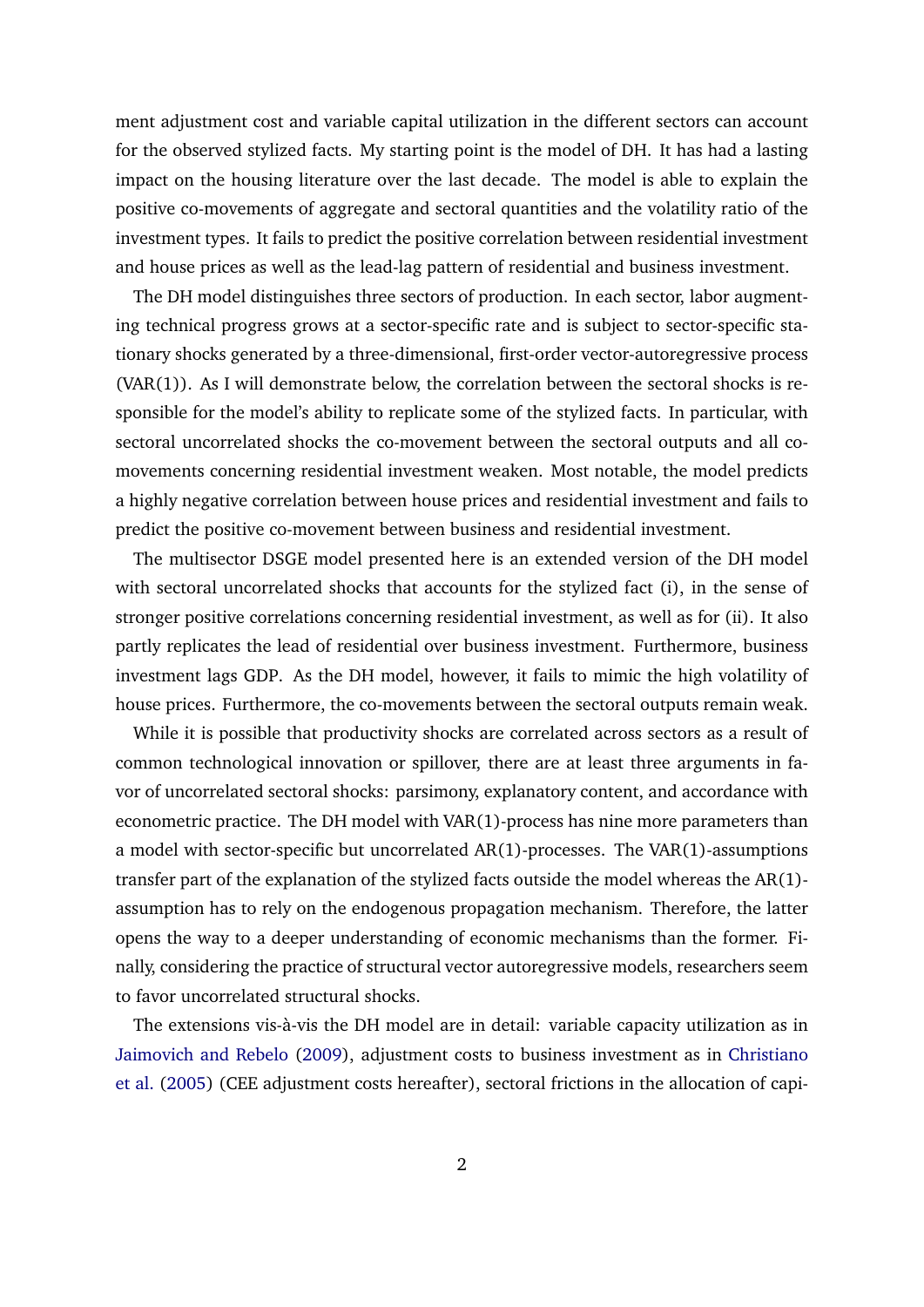tal as in [Boldrin et al.](#page-24-3) [\(2001\)](#page-24-3), and, finally, higher costs of accumulating homes due to an increased share of land in the production of new houses. Bayesian inference, using the Solow residuals found by DH as observables, provides the estimates of the parameters of the three independent AR(1)-processes that drive the model as well as the two unobservable parameters that are crucial for the propagation of these shocks.

To understand the contribution of each of these ingredients, consider a shock to labor augmenting technical progress in one of the three sectors. The supply of goods produced in this sector will increase as well as the demand of labor and capital services employed in this sector. At the final stage of production, the price of that good decreases that has a higher cost share of the respective input. For instance, since manufacturing goods have approximately the same cost share in the production of consumption goods (see Table [1\)](#page-10-0) and housing investment, the price effect of a shock in the manufacturing sector is limited. On the other hand, a shock to the construction sector will decrease the price of housing investment whereas a shock to the service sector will decrease the price of consumption goods. Adjustment costs to housing and business investment limit the effects of price changes on the respective demand so that the income effects of the shock prevail and consumption, residential and business investment will move together. Variable capacity utilization enhances the income effects and, thus, strengthens the co-movements between the major macroeconomic aggregates. It also acts as a substitute for limited sectoral capital mobility, which, therefore, contributes little to the model's ability to mimic the stylized facts. CEE adjustment costs penalize rapid changes between current and past investment so that business investment lags GDP.

The paper relates to the growing literature on housing and the business cycle, comprehensively reviewed by [Davis and Nieuwerburgh](#page-24-1) [\(2015\)](#page-24-1), as well as to the literature on multisectoral real business cycle models.

[Jaimovich and Rebelo](#page-25-2) [\(2009\)](#page-25-2) designate the ability of a model to reproduce co-movements between sectoral and aggregate economic quantities as a litmus test. Nevertheless, most models fail this test. Early attempts by [Benhabib et al.](#page-23-0) [\(1991\)](#page-23-0), [Greenwood and Hercowitz](#page-25-3) [\(1991\)](#page-25-3) and [Fisher](#page-25-4) [\(1997\)](#page-25-4) examine the co-movement problem in models with market and home production. They find that investment in market and home capital correlate negatively. [Gomme et al.](#page-25-5) [\(2001\)](#page-25-5) assume that market capital requires more time to be built than home capital and partly succeed in explaining that investment in market capital lags investment in home capital. [Fisher](#page-25-6) [\(2007\)](#page-25-6) chooses another approach. He solves the leadlag puzzle by modeling home capital as a complement of market production. [Khan and](#page-25-7)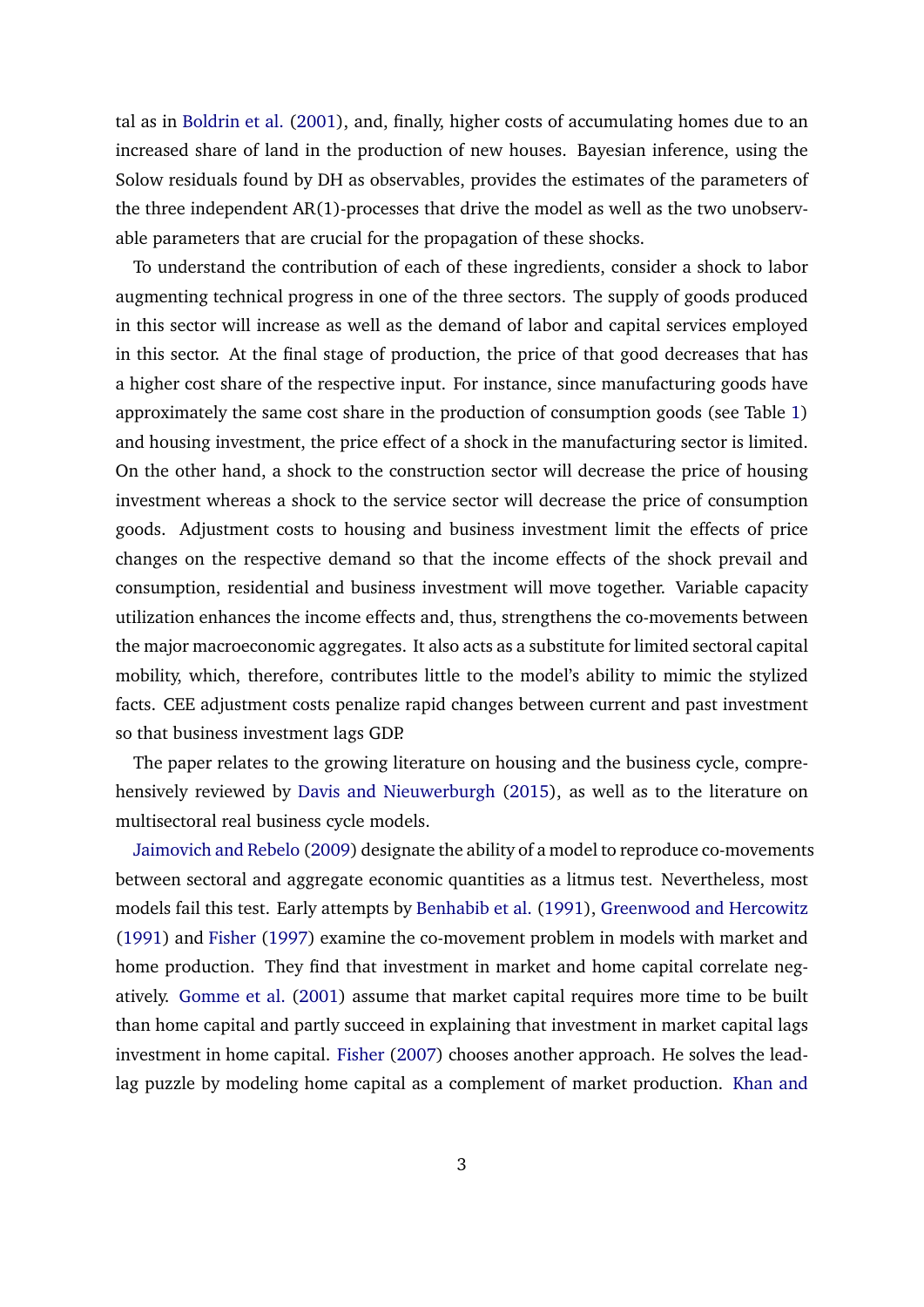[Rouillard](#page-25-7) [\(2016\)](#page-25-7) show that his approach requires implausibly high capital tax rates. My approach differs in the propagation channel: housing and productive capital are not complements, but adjustment costs disable the substitution. This approach is in line with [Chang](#page-24-4) [\(2000\)](#page-24-4) and, in a broader sense, with limited capital mobility as in [Boldrin et al.](#page-24-3) [\(2001\)](#page-24-3). Furthermore, as shown by [Lucca](#page-26-1) [\(2007\)](#page-26-1), CEE adjustment costs are, to a first-order linear approximation, equivalent to a more sophisticated time-to-build model of capital accumulation.

[Kydland et al.](#page-26-0) [\(2016\)](#page-26-0) investigate the stylized facts (i)-(iii) in a one-sector model with nominal and real frictions. The latter take the form of a concave production possibilities frontier and a convex increasing transformation rate of output to new houses. They can be seen as a reduced form of the multisectoral supply-side of DH to account for (ii). [Kydland](#page-26-0) [et al.](#page-26-0) [\(2016\)](#page-26-0) successfully replicate that residential investment leads the business cycle albeit the nominal interest rate, which drives this result, is exogenously linked with a lead to the business cycle.

[Khan and Rouillard](#page-26-2) [\(2018\)](#page-26-2) explore the role of residential investment as a collateral to finance consumption. They calibrate the model for the time period following the U.S. financial reforms in the early 1980s and show that residential investment leads the business cycle to finance future consumption. Figure [1,](#page-1-0) however, indicates that residential investment also leads the business cycle before the financial reforms.

To account for the large house price volatility, [Dorofeenko et al.](#page-24-5) [\(2014\)](#page-24-5) introduce CEE adjustment costs in business and residential investment as well as default risk in the DH framework. Furthermore, they adopt the exogenous process with correlated shocks. The model tends to the opposite direction of the lead-lag pattern as empirically observed and it is not clear which parts are driven endogenously.

As in [Dorofeenko et al.](#page-24-5) [\(2014\)](#page-24-5), many papers have tried to explain the large volatility of house prices and the boom-bust cycle in the first decade of the 21st century (see, e.g. [Favilukis et al.](#page-25-8) [\(2017\)](#page-25-8) and the review paper of [Davis and Nieuwerburgh](#page-24-1) [\(2015\)](#page-24-1)). These models consider, amongst other factors, heterogeneous agents, risk shocks, and financial frictions. All of these ingredients are beyond the scope of the present model that does not aim to contribute to this debate.

The remainder of the paper is organized as follows. Section 2 introduces the model and stresses the differences in the investment and capital types. Section 3 explains the calibration and estimation strategy, presents the results in form of second moments and discusses the robustness of these findings. Section 4 concludes. An Appendix covers ad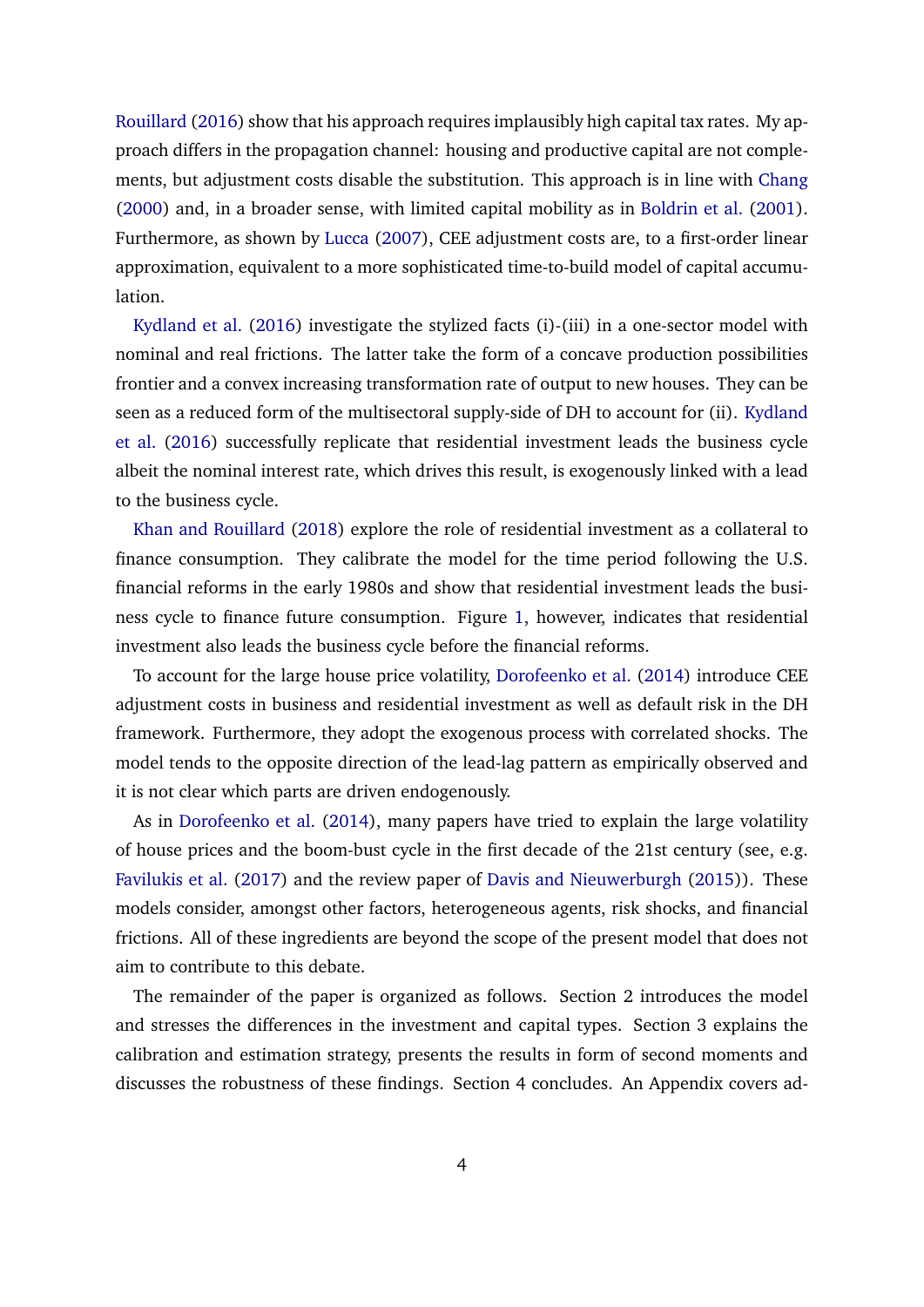ditional material: the system of equations that determines the model's dynamics, further results, descriptions of the data and the Monte-Carlo-algorithms.

# **2 THE MODEL**

The model builds on a stripped-down version of the DH model from which I borrow the nomenclature. The economy consists of a representative household and three representative firms, one in an intermediary stage of production, one in the production of investment and consumption goods, and one in the production of new homes. Different from DH, there is no government sector and no population growth. All quantities are in per capita terms. Time *t* is discrete and one period is equivalent to one year.

#### **2.1 Analytical Framework**

<span id="page-5-1"></span>**Intermediary goods.** The representative firm on the intermediary stage of production rents capital and labor from the household and produces three kinds of goods  $X_i$ , where  $i \in \{b, m, s\}$  denotes the construction good, the manufacturing good, and the service good, respectively. The production function for each good is Cobb-Douglas with constant returns to scale:

<span id="page-5-0"></span>
$$
X_{it} = (u_{it} K_{it})^{\theta_i} (A_{it} N_{it})^{1-\theta_i}, \quad \theta_i \in (0,1),
$$
\n(1)

where  $u_{it}$  is the utilization rate of capital  $K_{it}$  in the production of good *i*,  $N_{it}$  is raw labor and  $A_{it}$  its efficiency factor. The efficiency of labor is specific to the production of good  $i$ and involves a deterministic trend and a stationary stochastic component:

$$
\ln(A_{it}) = \ln(A_{i0}) + t \ln(g_{A_i}) + z_{it},
$$
\n(2)

$$
z_{it} = \rho_i z_{it-1} + \epsilon_{it}, \quad \epsilon_{it} \stackrel{\text{iid}}{\sim} \mathcal{N}(0, \sigma_i^2). \tag{3}
$$

The innovations  $\epsilon_{it}$  are uncorrelated in time and between the different technologies.

Let  $P_{it}$ ,  $r_{it}$ , and  $W_t$  denote, respectively, the price of good *i*, the rental rate of capital services, and the real wage. The firm chooses  $u_{it}K_{it}$  and  $N_{it}$  to maximize profits  $\Pi_{It}$ , given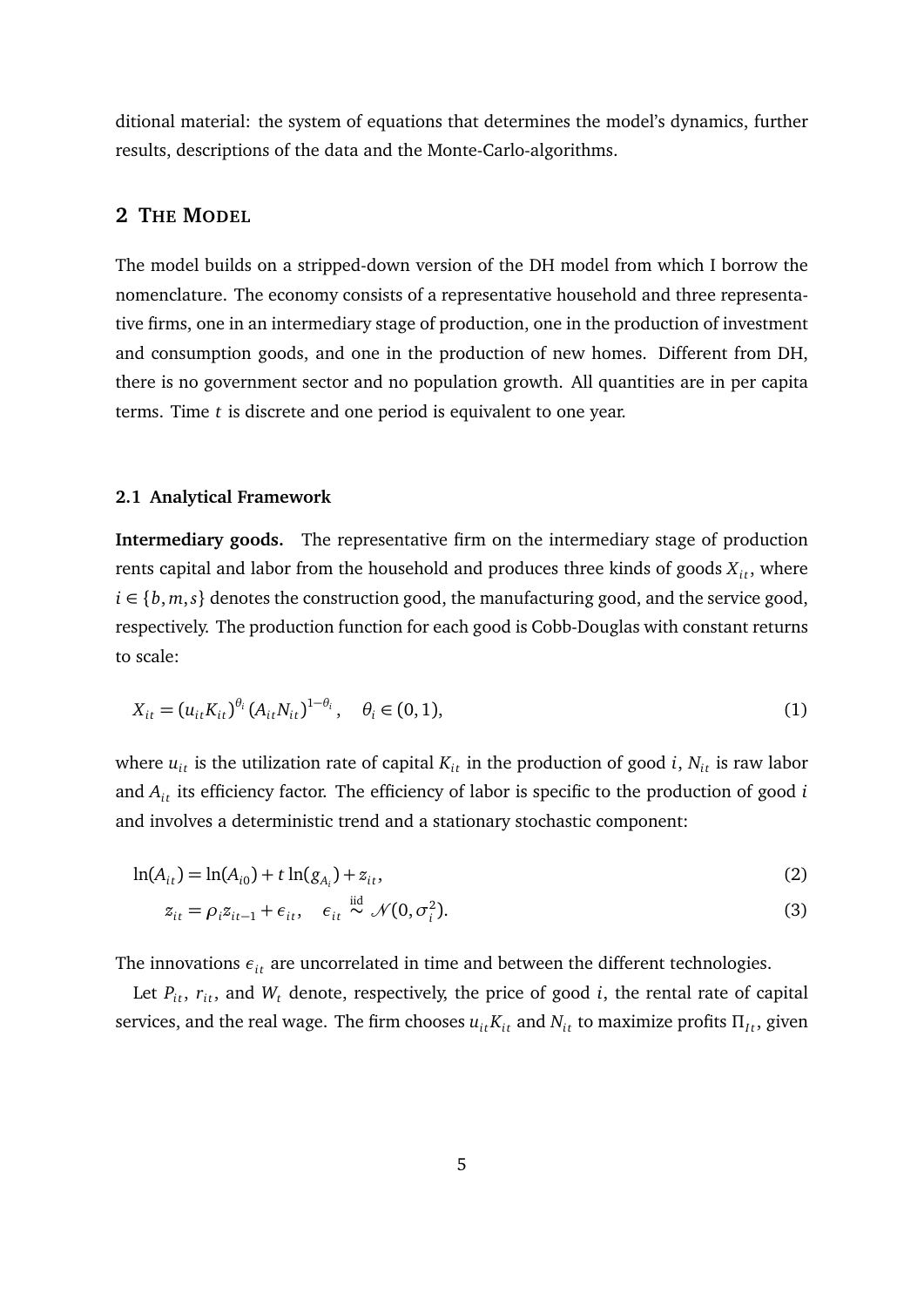$$
\Pi_{It} := \sum_{i \in \{b, m, s\}} [P_{it} X_{it} - r_{it} u_{it} K_{it} - W_t N_{it}]
$$

subject to the production functions [\(1\)](#page-5-0).

**Consumption and investment goods.** At the final stage of production, a firm employs the intermediary goods to produce two goods  $j \in \{c, d\}$ . The good *d* is residential investment, and the good *c* is used for consumption and business investment. The latter serves as numéraire and the relative price of good  $d$  is denoted by  $P_{dt}$ . The production function of each good is again Cobb-Douglas with constant returns to scale:

<span id="page-6-0"></span>
$$
Y_{jt} = X_{bjt}^{B_j} X_{mjt}^{M_j} X_{sjt}^{S_j}, \quad B_j + M_j + S_j = 1,
$$
\n(4)

where  $X_{i}$  is the amount of intermediary good *i* employed in the production of the final good *j*. The firm's profits are given by:

$$
\Pi_{Ft} := Y_{ct} + P_{dt}Y_{dt} - \sum_{i \in \{b,m,s\}} P_{it}(X_{ict} + X_{idt}).
$$

The firm chooses  $X_{ijt}$  to maximize  $\Pi_{Ft}$  subject to the production technologies [\(4\)](#page-6-0).

**Housing.** At the final stage of production a firm combines land  $l_t$  and residential investment goods  $Y_{dt}$  to produce new homes  $Y_{ht}$  according to

$$
Y_{ht} = Y_{dt}^{1-\phi} l_t^{\phi}, \quad \phi \in (0,1).
$$
 (5)

New homes  $Y_{ht}$  replace depreciated houses  $\delta_h H_t$  and increase the stock of existing houses  $H_{t+1}$  in the usual manner:

$$
H_{t+1} = (1 - \delta_h)H_t + Y_{ht}.
$$
\n(6)

The household supplies a fixed amount of land  $l_t \equiv 1$  at the price  $P_{lt}$ . Fixed land introduces convex adjustment costs to the quantity of new homes. With a price of new homes *Pht* the

<span id="page-6-2"></span><span id="page-6-1"></span>6

by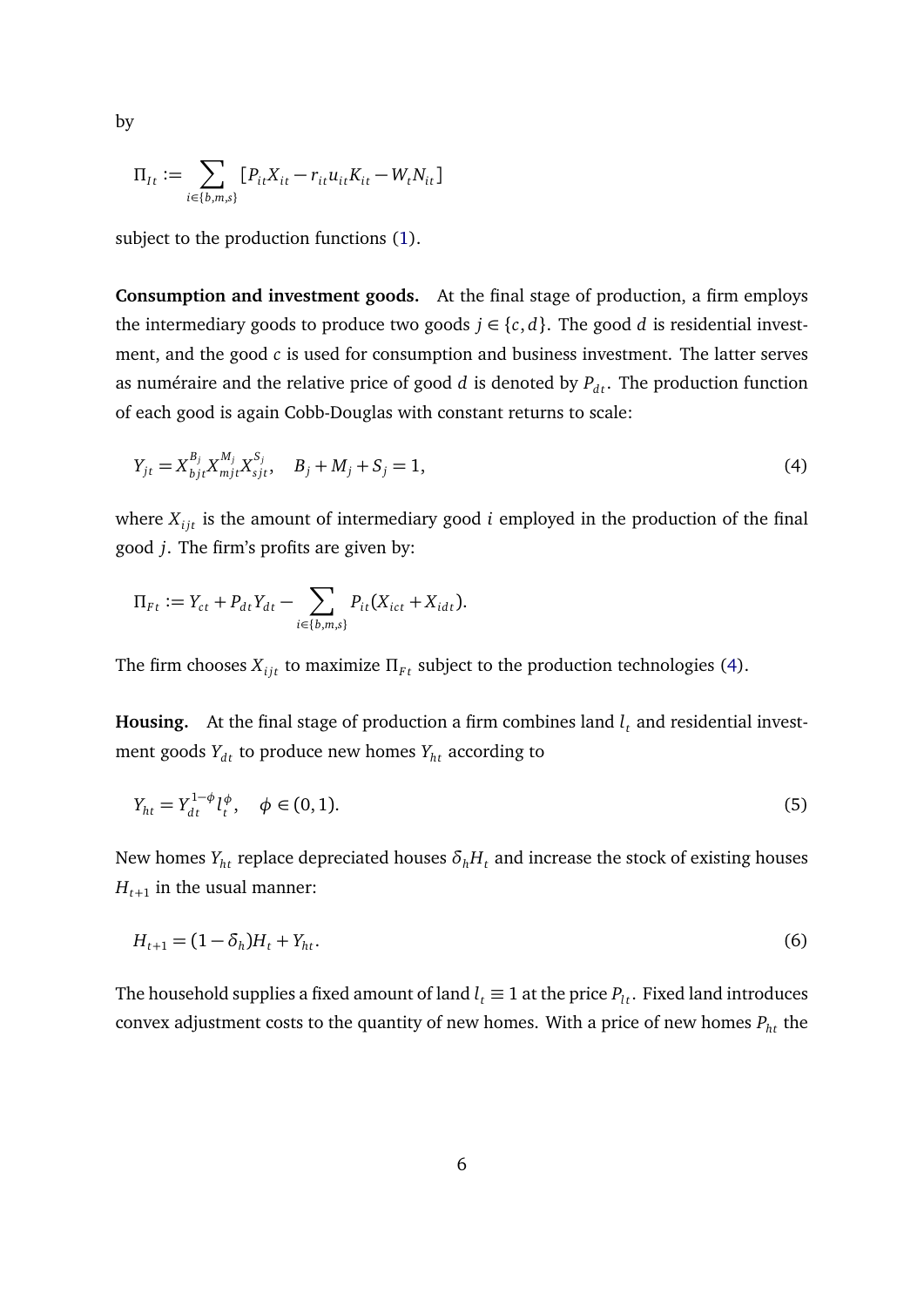firm solves

$$
\max_{Y_{dt},l_t} \quad \Pi_{Ht} := P_{ht}Y_{ht} - P_{dt}Y_{dt} - P_{lt}l_t
$$

subject to the production function [\(5\)](#page-6-1).

**Household.** The household maximizes expected life-time utility given by:

$$
U_t := \mathbb{E} \sum_{s=0}^{\infty} \beta^s u(C_{t+s}, H_{t+s}, 1 - N_{t+s}).
$$

His current-period utility  $u$  depends on consumption  $C_t$ , the stock of houses  $H_t$ , and leisure  $1 - N_t$ . It is parameterized as in DH:

<span id="page-7-0"></span>
$$
u(C_t, H_t, 1 - N_t) := \frac{1}{1 - \sigma} \left[ C_t^{\mu_c} H_t^{\mu_h} (1 - N_t)^{1 - \mu_c - \mu_h} \right]^{1 - \sigma}.
$$

The household faces costs of capital accumulation given by:

$$
\sum_{i \in \{b,m,s\}} K_{it+1} = I_t \left( 1 - \varphi \left( \frac{I_t}{I_{t-1}} \right) \right) + \sum_{i \in \{b,m,s\}} (1 - \delta_k(u_{it})) K_{it} \tag{7}
$$

The function  $\varphi(x_t)$  has the properties proposed by [Christiano et al.](#page-24-2) [\(2005\)](#page-24-2) and [Jaimovich](#page-25-2) [and Rebelo](#page-25-2) [\(2009\)](#page-25-2), namely:  $\varphi(x) = 0$ ,  $\varphi'(x) = 0$ , and  $\varphi''(x) > 0$ , where *x* is the growth factor of investment on the balanced growth path. Thus, the replacement of capital on this path is costless.

The rates of capital depreciation  $\delta_{k_{it}}$  depend on the degree of capital utilization  $u_{it}.$  As in [Jaimovich and Rebelo](#page-25-2) [\(2009\)](#page-25-2), the function  $\delta_k$  satisfies  $\delta'_k$  $h_k'(u_{it}) > 0, \delta_k''$  $u''_k(u_{it}) \geq 0$ , with the elasticity of  $\delta'$ <sub> $l$ </sub>  $\kappa'$  $(u_{it})$  being constant.

The household must choose his effective supply of capital to sector *i* before the realization of the sectoral shocks while he can choose his supply of labor after the realization. Thus, the sectoral mobility of capital is limited, but not the mobility of labor. Besides the law of capital accumulation [\(7\)](#page-7-0) and the accumulation of homes [\(6\)](#page-6-2), the household's decision must satisfy his budget constraint:

$$
C_{t} + I_{t} + P_{ht}Y_{ht} \leq P_{lt}I_{t} + \sum_{i \in \{b, m, s\}} [r_{it}u_{it}K_{it} + W_{t}N_{it}].
$$
\n(8)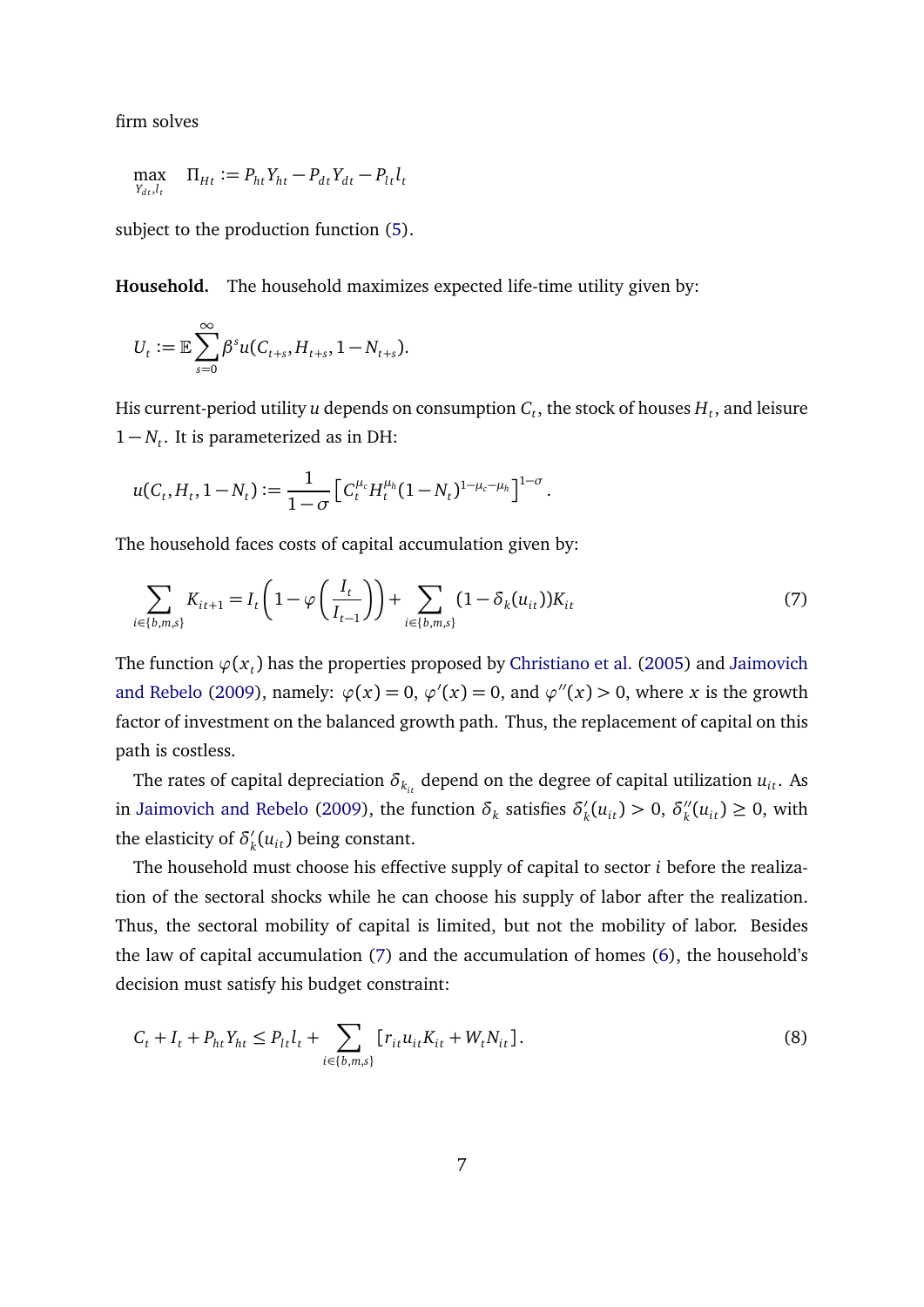The left-hand side represents the household's expenditure on consumption, business investment, and new homes. The right-hand side provides his income from labor, capital, and land.

**National accounts.** DH implement a hypothetical rental rate for housing denoted by *Qt* to define consumption and GDP consistently with the National Income and Product Accounts (NIPA). This rate is equivalent to the marginal rate of substitution between consumption and housing. The equivalent to the NIPA PCE in the model is then the sum of consumption  $C_t$  and the rents for housing  $Q_t H_t$ . Accordingly, GDP  $Y_t$  is given by:  $Y_t =$  $PCE_t + I_t + P_{dt}Y_{dt}$ .

#### **2.2 The extensions at a glance**

In the DH model, the beginning-of-period stock of market capital is fixed. Within the period, however, the services of this stock can freely move between the three sectors. In the present model, the beginning-of-period capital allocated to each sector is fixed, but the variable utilization rates substitute for the limited sectoral mobility of capital, albeit at the cost of variable depreciation rates. Housing capital, on the other hand, has a fixed utilization rate of one and, thus, its rate of depreciation is constant. This difference in treatment relates to differences in the nature of both kinds of capital. The operating time of equipment is less constrained by external factors than the use of housing services, which is limited by time spent at home, which, in turn, is determined by the decision to work. Furthermore, the depreciation of housing capital depends on climatic and other environmental conditions rather than on the utilization rate of housing. Nevertheless, I will study the robustness of my results with respect to a fixed utilization rate of housing capital.

There is a second difference between both kinds of capital which is related to the modeling of adjustment costs. The adjustment costs of market capital depend on the rate of change of investment, and, thus, vary over the business cycle. The adjustment costs of housing capital stem from the fixed supply of land so that the costs of new housing are convex in the produced quantity. The calibration and estimation of the model implies that adjustment costs for market capital are larger than those for residential capital (see Appendix [B.6\)](#page-0-0).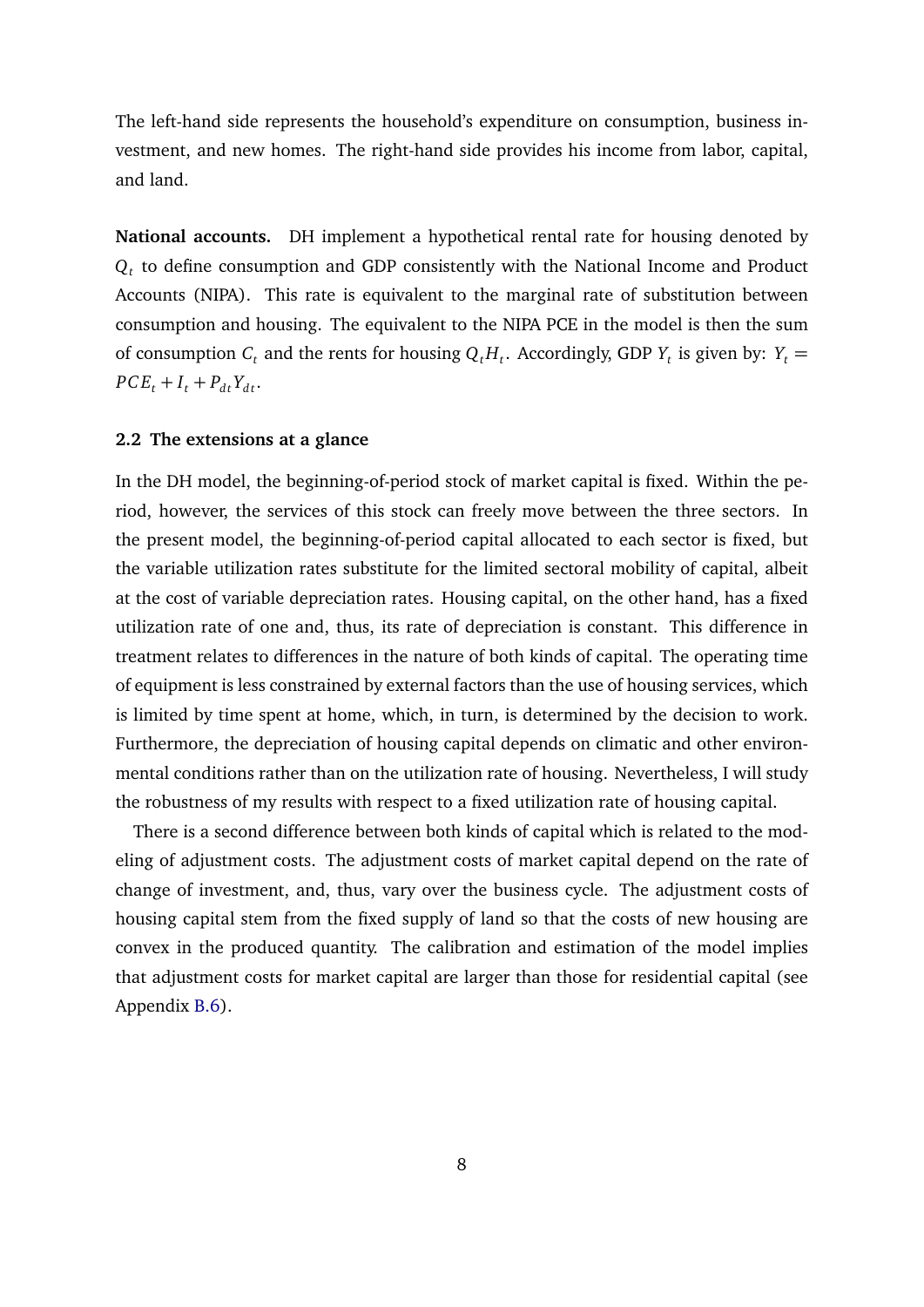#### **3 ESTIMATION AND RESULTS**

#### **3.1 Calibration and Estimation**

**Calibration.** Unless otherwise stated, my calibration follows DH and, thus, one period reflects one year. The assumptions on the adjustment cost function  $\varphi(I_t/I_{t-1})$  ensure that these costs bear no influence on the model's balanced growth path. Since the relation between the degree of capital utilization and the rate of capital depreciation  $\delta_k(u_{it})$  is not sector specific, the household will choose the same degree of capital utilization for all three kinds of capital usage in the long run. I normalize this long-run rate of capital utilization *u* to one. As a consequence, the model has the same balanced growth path as the model of DH.

The parameters of the household's current-period utility function  $u$ , the discount factor  $\beta$ , and the long-run rate of capital depreciation  $\delta_k$  follow from the stationary solution of the model for exogenously given values of the interest rate, leisure, and the ratio of the capital stock and the stock of residential structures to GDP. The latter are determined from long-run averages.

The key parameters of the model are  $\phi$ ,  $\varphi$ <sup>*''*</sup> and  $\delta$ <sup>''</sup>  $\int_{k}^{\prime\prime} u/\delta'_{k}$ . For all of them, there is little guidance in the literature.

DH choose  $\phi = 0.106$  as the share of land in the value of new houses. This value is from an unpublished memo of the Census Bureau. I use a different approach. The stationary solution of the model links the share of land in the value of new houses to the share of land in the value of existing houses (see the Appendix [B.4](#page-5-1) and DH). [Davis and Heathcote](#page-24-6) [\(2007\)](#page-24-6) present evidence that the latter share increased from 30-35 percent in 1985 to 40-45 percent in 2006 with an average of 36 percent. These results are in line with more recent explorations by [Knoll et al.](#page-26-3) [\(2017\)](#page-26-3). In order to match the observed land share in existing houses (= 0.36), I increase the DH value of  $\phi$  to 0.2. Nevertheless, my robustness check presents results for  $\phi = 0.106$ .

Since I have no empirical long run counterparts for  $\varphi''$  and  $\delta''_k$  $\int_{k}^{\prime} u/\delta'_{k}$ , I estimate them together with the parameters of the shock process as I will describe in more detail below.

Table [1](#page-10-0) presents both the calibrated parameter values as well as the several steady state values. Starred entries are computed from the model's stationary solution. Besides the capital depreciation rate and the land share in the value of new houses, all parameter values are not far from those of DH. The capital depreciation rate increases noticeably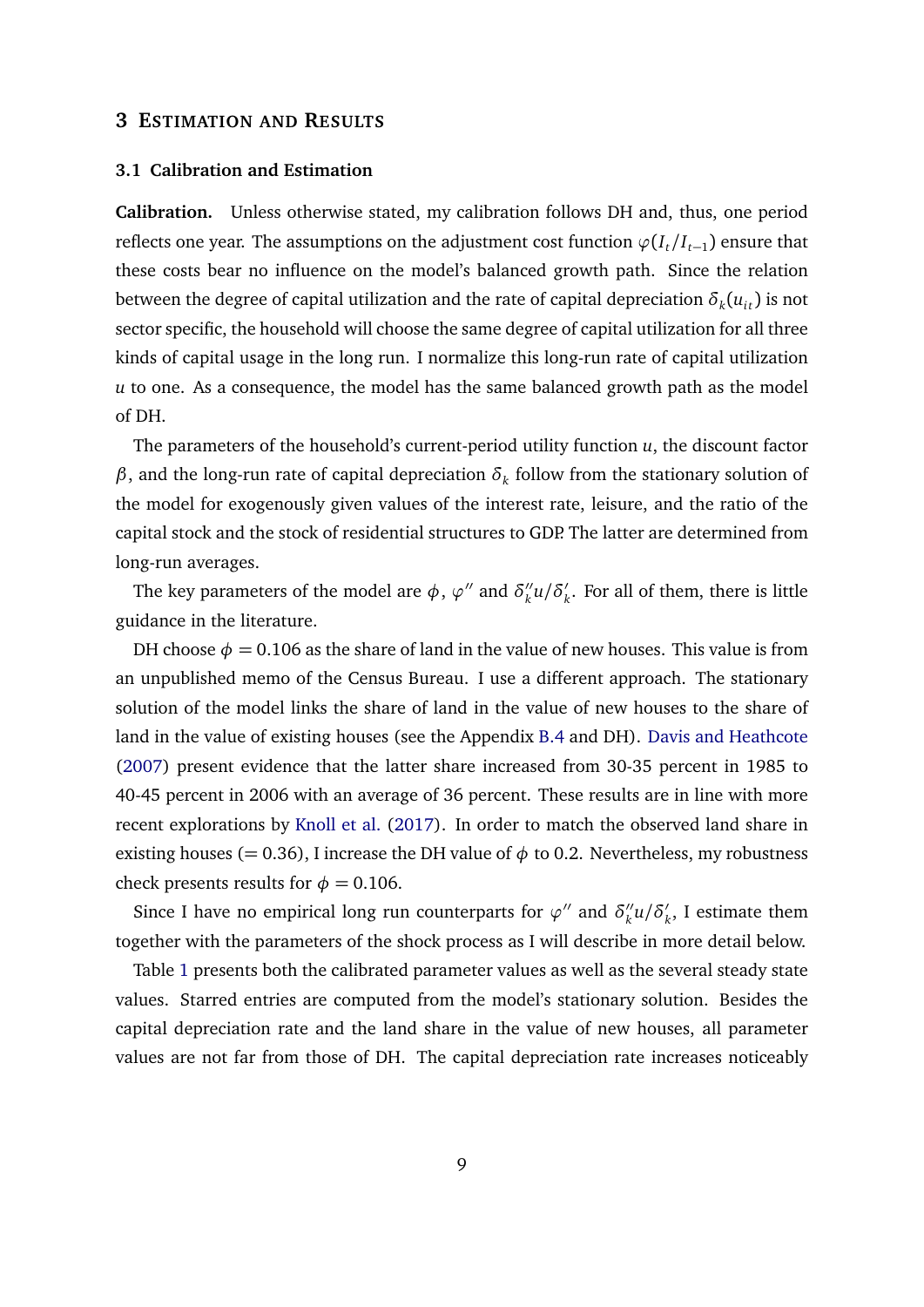<span id="page-10-0"></span>through the omitted capital income tax. Nevertheless, it is in a plausible range.

| Risk aversion: $\sigma$                      | 2                                         |         |           |  |  |
|----------------------------------------------|-------------------------------------------|---------|-----------|--|--|
| Discount factor: $\beta$                     |                                           |         | $0.9688*$ |  |  |
| k                                            | C.                                        | Н       | N         |  |  |
| <i>k</i> 's share in utility: $\mu_k$        | $0.3*$                                    | $0.04*$ | $0.66*$   |  |  |
|                                              | h                                         | m       | S.        |  |  |
| Trend growth rates in <i>i</i> : $g_{A_i}$   | $-0.27\%$                                 | 3.1%    | 2.37%     |  |  |
| Capital share in <i>i</i> : $\theta_i$       | 0.132                                     | 0.309   | 0.37      |  |  |
|                                              | d<br>C                                    |         |           |  |  |
| construction good share in <i>j</i> : $B_i$  | 0.031                                     |         | 0.47      |  |  |
| manufacturing good share in <i>j</i> : $M_i$ |                                           | 0.27    | 0.24      |  |  |
| service good share in $j: S_i$               | 0.29<br>0.7                               |         |           |  |  |
| Land share in new houses: $\phi$ :           | 0.2                                       |         |           |  |  |
| Depreciation rate for houses: $\delta_h$     | $0.0127**$                                |         |           |  |  |
| Capital depreciation $\delta_k(u_i)$         | $0.089*$                                  |         |           |  |  |
| exogenous steady state values:               | $P_h H/Y$ $r - \delta_k(u_i)$<br>K/Y<br>N |         |           |  |  |
|                                              | $1.56***$<br>0.3<br>0.06<br>1.52          |         |           |  |  |

**Table 1:** Calibrated parameter values

**Notes:** <sup>∗</sup> endogenous by the model; ∗∗ based on the stock of residential structures *S*  $(P_d S/Y = 1 \delta_s = 0.157$  from DH), Appendix [B.4](#page-5-1) provides more information.

**Estimation.** The detrended Solow residuals are equivalent to the technological shocks in the DH-model. In the present model, the Solow residuals reflect changes in the technology as well as unobservable changes in the rate of capital utilization. Adopting the DH approach would be misleading. I use a Bayesian full-information estimation to evaluate the parameter of the exogenous process, as well as the two remaining parameters  $\varphi''$  and  $\delta_k''$  $\binom{n}{k}$  To be in line with DH, I employ their Solow residuals as observables and add the following equations to the model

$$
Solow_{it} = u_{it}^{\frac{\theta_i}{1-\theta_i}} z_{it} = \frac{X_{it}}{K_{it}^{\theta_i} N_{it}^{1-\theta_i}}^{\frac{1}{1-\theta_i}}.
$$
\n(9)

The choice of prior distributions is presented in the columns 2-4 of Table [2](#page-11-0) and plotted in Appendix Figure [D.1.](#page-0-0) The parameter distributions of the exogenous processes are equal in all sectors and near the standard of the literature. The mean of the prior distribution of  $\varphi''$ is the estimation value from [Christiano et al.](#page-24-2) [\(2005\)](#page-24-2) without habits in consumptions. To have a more diffuse prior, I double the amount of the standard error from their estimation for the standard deviation. The distribution for  $\delta''_k$  $\int_{k}^{n} u/\delta_{k}'$  is an inverse Gamma function with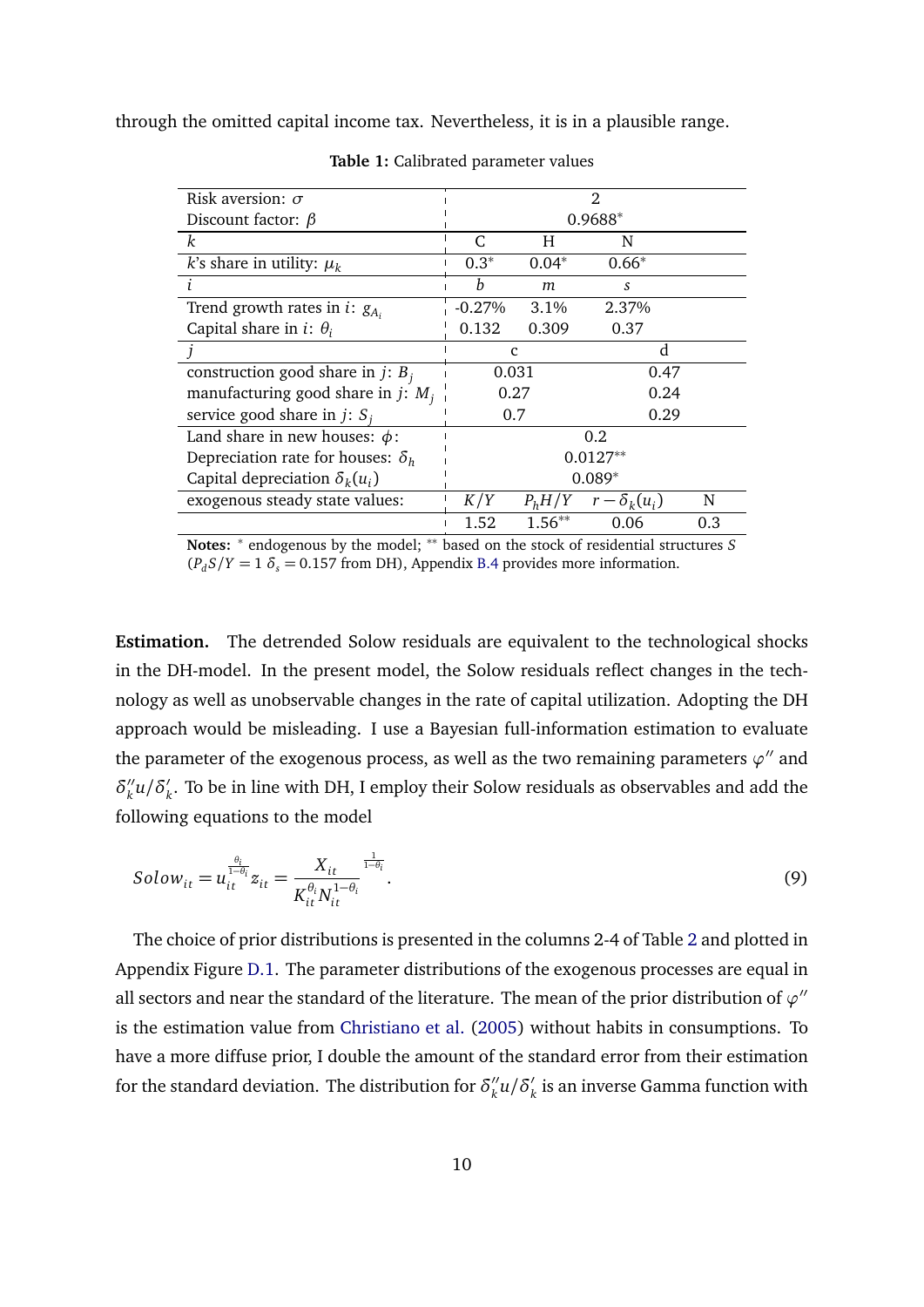<span id="page-11-0"></span>the mean and the standard deviation equal to one. The largest part of the mass is in the range of values often used in the literature.

|                          | Prior distribution |                |      | Posterior distribution |       |                    |       |
|--------------------------|--------------------|----------------|------|------------------------|-------|--------------------|-------|
| Parameter                | Distribution       | Mean           | StD  | 5%                     | 50%   | 95%                | Mean  |
| $\rho_b$                 | Beta               | 0.85           | 0.05 | 0.755                  | 0.839 | $0.906 \div 0.836$ |       |
| $\rho_m$                 | Beta               | 0.85           | 0.05 | 0.773                  | 0.851 | $0.912 \div 0.847$ |       |
| $\rho_s$                 | Beta               | 0.85           | 0.05 | 0.864                  | 0.911 | 0.949              | 0.910 |
| $100\sigma_{\epsilon,b}$ | InvGamma           | $\overline{2}$ | 4    | 3.569                  | 4.136 | 4.867              | 4.165 |
| $100\sigma_{\epsilon,m}$ | InvGamma           | $\overline{2}$ | 4    | 2.95                   | 3.432 | $4.057 \div 3.458$ |       |
| $100\sigma_{\epsilon,s}$ | InvGamma           | $\overline{2}$ | 4    | 1.474                  | 1.730 | 2.394              | 1.744 |
| $\varphi''$              | Gamma              | 0.91           | 0.36 | 0.349                  | 0.764 | 1.438              | 0.812 |
| $\delta''_k u/\delta'_k$ | InvGamma           |                |      | 0.239                  | 0.470 | 1.394              | 0.59  |

**Table 2:** Prior and Posterior Distribution

**Notes:** Draws from the posterior are approximated via RWMH with  $\theta$ <sup>*i*</sup> ∼ *N*( $\theta$ <sup>*i*-1</sup>, Σ). Σ is the negative inverse of the Hessian at the mode of the posterior. I draw 250 000 times and burn the first 125 000.

The columns 5-8 of Table [2](#page-11-0) presents the posterior distributions of the parameters. The autoregressive parameter in the construction sector is the smallest and in the service sector the largest one. The manufacturing autoregressive parameter is similar to the posterior distribution. The order of the autoregressive parameter means and the size of the means of  $\rho_m$  and  $\rho_s$  are very similar to the results from DH. The largest volatility of the innovations is in the construction sector and the lowest one in the service sector. The means of the parameters are very similar to the calibration from  $DH<sup>1</sup>$  $DH<sup>1</sup>$  $DH<sup>1</sup>$ . The median and the mean are very similar for each parameter of the exogenous processes. The distributions are not diffuse.

The distribution of the second derivative of the business investment adjustment costs function in the steady state, φ", faces no noticeable changes due to the Bayesian update. The mean is 0.81, which is smaller than the mean of the prior.

The elasticity of  $\delta'$ <sub> $k$ </sub>  $\mathcal{U}_{k}^{\prime}(u_{it})$  decreases markedly. The distribution is denser for small values and the mean is almost half of the prior.

The posteriors of  $\rho_b$ ,  $\rho_m$ , and  $\varphi''$  are similar to their priors. There are three possible reasons: a good choice of the prior, a weak identification, and the flatness of the likelihood function. A countercheck with more diffuse priors supports a strong identification:

 $1$ In an earlier version of the paper, I estimated three simple AR(1)-processes from the Solow residuals for the DH model. The results are similar to the presented exogenous parameters here.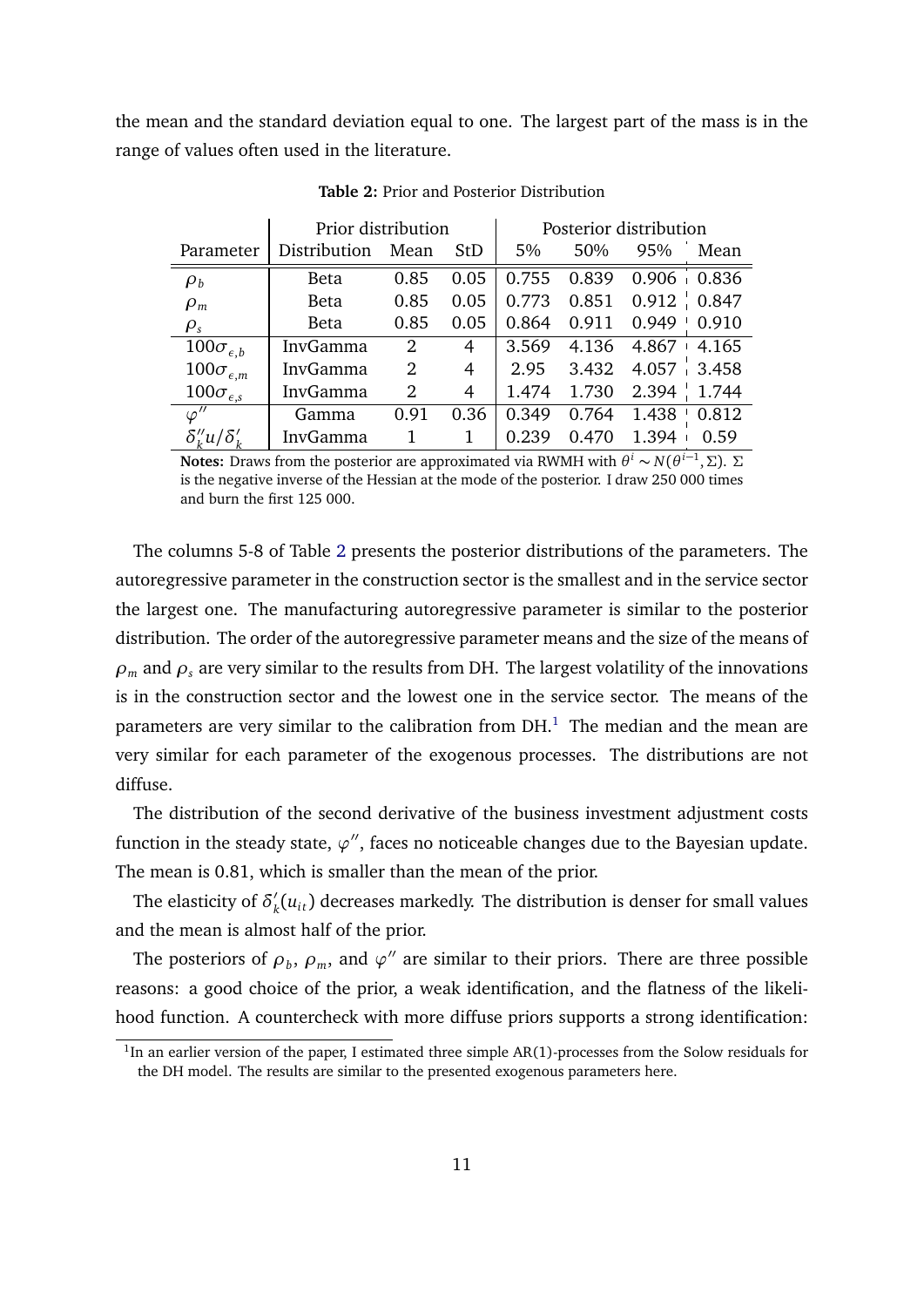Choosing jointly  $\rho_i \sim U(0, 1)$ , the resulting posterior looks very similar (see Table [D.3](#page-0-0) of the Appendix). Furthermore, Figures [D.2\(](#page-0-0)a)[-D.5\(](#page-0-0)a) of the Appendix display joint posterior distributions of  $\rho_b$  with  $\rho_m$  as well as  $\varphi''$  with  $\rho_b$ ,  $\rho_m$  and  $\delta''_k$  $\int_{k}^{n} u/\delta'_{k}$  and confirm that all posteriors are elliptical and by association regular so that the chosen algorithm performs well. I also plot in Figures [D.2\(](#page-0-0)b)[-D.5\(](#page-0-0)b) of the Appendix the shape of the likelihood function by choosing a uniform prior for the concerning parameters. It turns out that the likelihood function is flat in the dimension of  $\varphi''$  and to some extent of  $\delta'' u/\delta_k$ .

To account for the posterior distribution and for problems that may occur in connection with the flat likelihood function, I check the robustness of the key moments for a broad range of the parameters  $\varphi''$  and  $\delta''_\nu$  $\frac{m}{k}u/\delta_k'$ .

#### **3.2 Second Moments**

Table [3](#page-14-0) presents in column two second moments of U.S. data from 1969 to 2015. These moments confirm those of DH, except for the much larger volatility of house prices, which reflects the boom-bust during the first decade of the 2000s. The remaining columns of Table [3](#page-14-0) are second moments implied by different versions of the model. They were computed from the first-order solution of the model and from the gain function of the HP-filter with weight 100 as proposed by [Uhlig](#page-26-4) [\(1999\)](#page-26-4), p.  $48-49$ <sup>[2](#page-0-0)</sup>

The third column displays results from the model presented in Section 2. The fourth column presents second moments from the stripped-down DH model with the estimated independent technology shocks and with  $\phi = 0.106$ . Column five reports second moments from the DH model with their VAR(1)-process. In the interest of readability, I call my model "extended model", the stripped-down DH model with independent shocks "DH-AR model" and the DH model with correlated shocks "DH-VAR model".

The fluctuations of major economic activities are similar in all models. They capture that the standard deviation of residential investment is more than twice as large as of business investment. Output and hours worked are most volatile in the construction and less so in the service sector. Among the three models, the volatility of PCE in the extended model comes closest to the empirical value. The extended model predicts the largest relative standard deviation of house prices, which is still smaller than empirically observed. All models underestimate the volatility of hours worked and GDP and the extended one in

<sup>&</sup>lt;sup>2</sup>In a former version of this paper, I used simulations of the second-order solution and computed second moments as averages of 1 000 simulations each with 250 periods. The results are almost identical.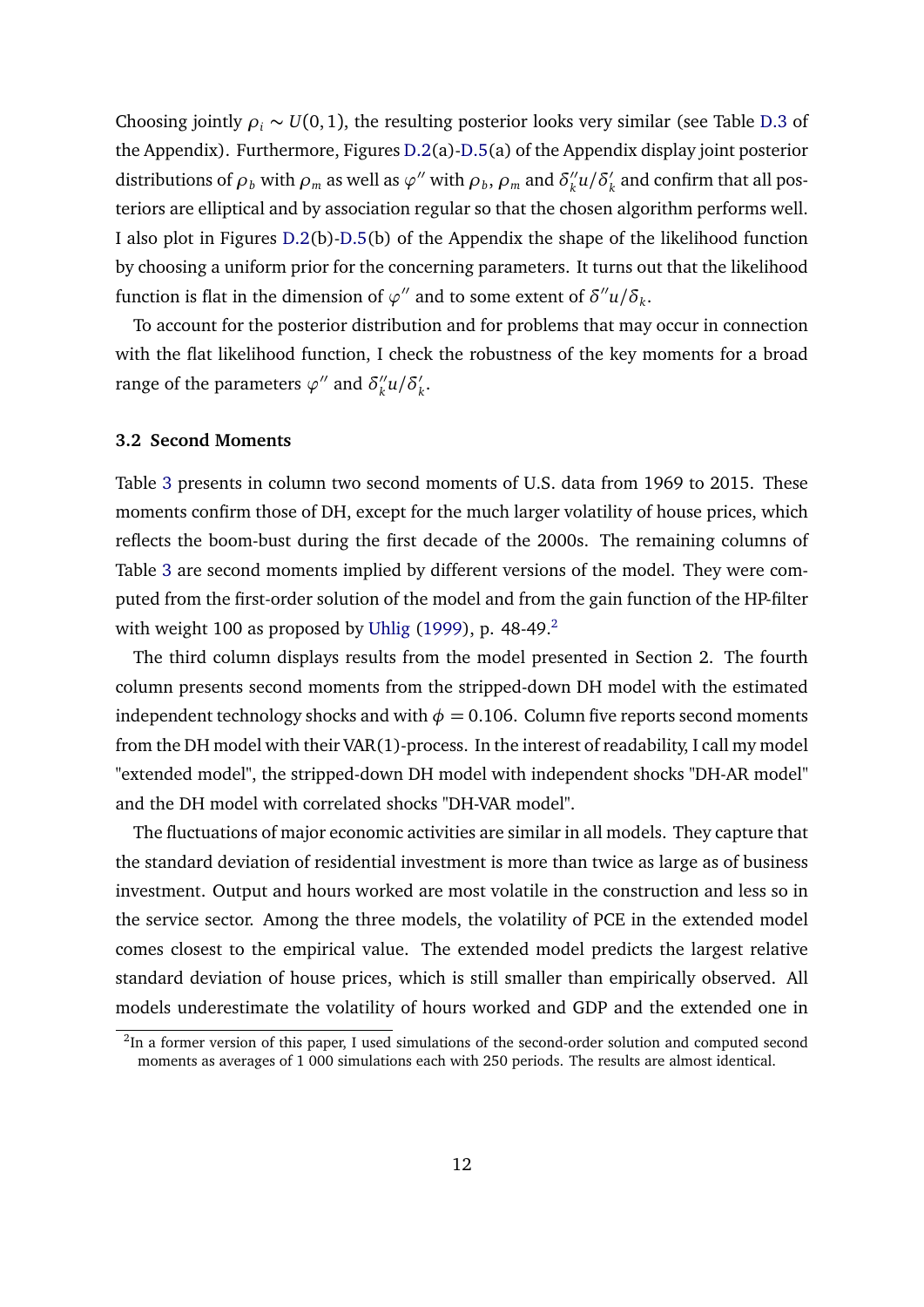particular.

All models predict the positive correlations between GDP, PCE, house prices, and business investment. Both the extended and the DH-VAR model match the positive co-movements between residential investment, GDP, PCE, and business investment, but cannot fully account for the empirically observed size of the correlation coefficients. The DH-AR model cannot reproduce these co-movements. Both versions of the DH model fail to mimic the positive correlation between house prices and residential investment. The extended model predicts the correct sign, but underestimates the empirically observed magnitude. The DH-AR model is unable to explain the positive correlation between output of the construction and the service sector. Overall, co-movements between the outputs on the intermediate stage of production are weak without correlated shocks.

GDP and business investment match the empirically observed lead-lag structure in the extended model. The cross-correlation between residential investment and lagged business investment is larger than their contemporaneous correlation. The DH-models predicts the reversed pattern. The extended model is in line with the empirical fact that the lead of residential investment over GDP is more pronounced than the lag of residential investment behind GDP. In the DH-AR model, this pattern is reversed. Nevertheless, the extended model is unable to predict the empirically observed lead of residential investment either over business investment or GDP. [3](#page-0-0)

<sup>&</sup>lt;sup>3</sup>The original model by DH (with government and population growth) reproduces a weaker correlation between the two investment types as well as a slightly negative correlation between residential investments and house prices. The cross-correlation between residential investment and GDP, where GDP is lagging is 0.05 points higher than in the case where residential investment is lagging. Further, in the DH-AR model with government and population growth, negative correlations are slightly stronger than in the stripped-down version.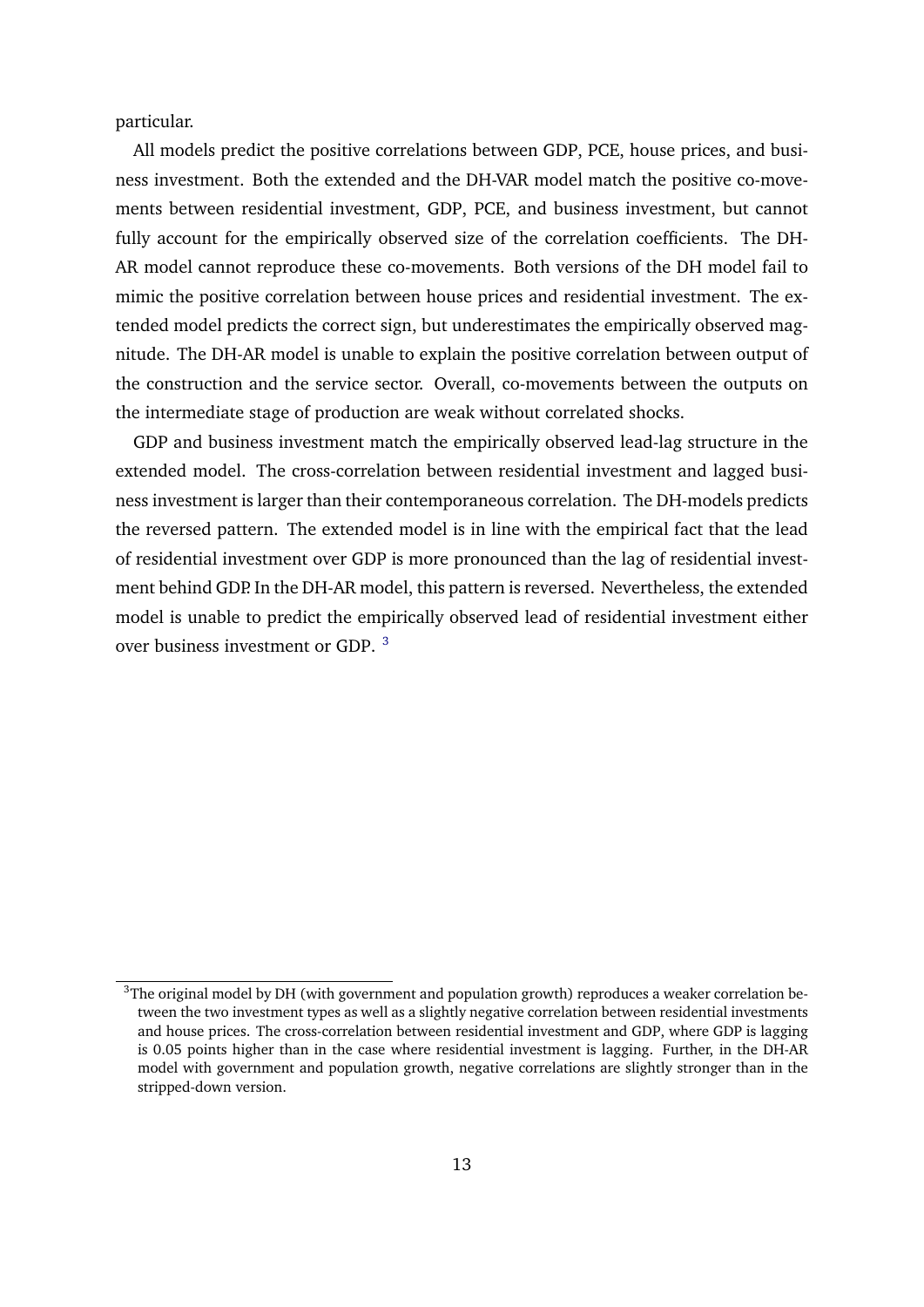<span id="page-14-0"></span>

| $x_n, x_s$<br>$0.69$<br>$N_m, N_s$<br>$\frac{88}{11}$<br>$\frac{1}{11}$<br>$\frac{1}{10}$<br>$\frac{33}{10}$<br>$\frac{35}{11}$<br>$\frac{1}{10}$<br>Notes: Empirical second moments are from per capita logged HP-filtered annual data (weight=100). Appendix A provides a detailed overview<br>$x_s$<br>0.95<br>$N_s$<br>0.32<br>$\begin{array}{c} 0.96 \\ 0.78 \\ 0.33 \\ 0.37 \\ 0.32 \\ 0.00 \\ 0.00 \\ 0.00 \\ 0.01 \\ 0.04 \\ 0.04 \\ 0.41 \\ 0.41 \\ 0.41 \\ 0.41 \\ 0.41 \\ 0.41 \\ 0.41 \\ 0.41 \\ 0.42 \\ 0.41 \\ 0.42 \\ 0.43 \\ 0.44 \\ 0.45 \\ 0.45 \\ 0.47 \\ 0.47 \\ 0.49 \\ 0.49 \\ 0.49 \\ 0.49 \\ 0.49 \\ 0.49 \\ 0.49 \\ 0.$<br>$\begin{array}{c} 0.58 \\ 0.36 \\ 0.22 \\ 0.37 \\ 0.4 \\ 0.52 \\ 0.35 \\ 0.35 \\ \end{array}$<br>$\frac{1}{1}$ = 0<br>0.96<br>0.32<br>$x_b, x_m$<br>0.25<br>$y_b, N_m$<br>0.59<br>$x_b$<br>3.50<br>$N_b$<br>1.71<br>$x_m, x_s$<br>$0.24$<br>$N_m, N_s$<br>$0.97$<br>$\begin{array}{ l }\n\hline 1 & 2 & 3 \\ 0 & 2 & 3 \\ 0 & 0 & 0\n\end{array}$<br>$x_s$<br>1.12<br>$N_s$<br>0.34<br>$\begin{array}{c} 0.96 \\ 0.61 \\ 0.87 \\ 0.12 \\ 0.01 \\ 0.04 \\ \end{array} , \begin{array}{l} 7 \\ 7 \\ 8 \\ 9 \\ 10 \\ 11 \\ \end{array} , \begin{array}{l} 7 \\ 7 \\ 8 \\ 9 \\ 10 \\ \end{array} , \begin{array}{l} 7 \\ 7 \\ 8 \\ 1 \\ 1 \\ 1 \end{array}$<br>$\begin{array}{c} 0.59 \\ 0.33 \\ 0.35 \\ 0.54 \\ 0.54 \\ 0.34 \\ \end{array}$<br>$x_{b}$ , $x_{m}$<br>$0.12$<br>$y_{b}$ , $N_{m}$<br>$0.36$<br>$\overline{11}$<br>$\overline{11}$<br>$0.54$<br>$0.06$<br>$0.12$<br>$x_b$<br>4.39<br>$X_b$<br>1.96<br>$x_{m}^{x,s}$<br>0.16<br>$x_{m}^{x,s}$<br>0.96<br>$\frac{1}{1}$ = 3<br>0.81<br>0.31<br>$x_{s}$<br>1.10<br>$x_{s}$<br>0.20<br>$\begin{array}{l} 0.98\\ 0.98\\ 0.01\\ 0.01\\ 0.01\\ 0.01\\ 0.01\\ 0.01\\ 0.01\\ 0.01\\ 0.01\\ 0.01\\ 0.01\\ 0.01\\ 0.01\\ 0.01\\ 0.01\\ 0.01\\ 0.01\\ 0.01\\ 0.01\\ 0.01\\ 0.01\\ 0.01\\ 0.01\\ 0.01\\ 0.01\\ 0.01\\ 0.01\\ 0.01\\ 0.01\\ 0.01\\ 0.01\\ 0.01\\ 0.01\\ 0.$<br>$\frac{10}{1}$ 88 49 6 10<br>$\begin{array}{c} 0.80 \\ 0.21 \\ 0.31 \\ 0.43 \\ 0.80 \\ 0.87 \\ 0.21 \\ 0.21 \\ 0.21 \\ \end{array}$<br>$x_b, x_m$<br>0.16<br>$y_b, N_m$<br>0.16<br>$\frac{1}{2}$<br>1.1<br>1.41<br>0.01<br>0.01<br>$\frac{x_b}{3.82}$<br>$\frac{N_b}{1.30}$ |                                                                                                                                                                                                 | 1969-2015<br>2.00<br><b>USA</b> | Extended model<br>1.29 |  | DH-AR model<br>1.38 |  | DH-VAR model<br>1.81 |  |
|-------------------------------------------------------------------------------------------------------------------------------------------------------------------------------------------------------------------------------------------------------------------------------------------------------------------------------------------------------------------------------------------------------------------------------------------------------------------------------------------------------------------------------------------------------------------------------------------------------------------------------------------------------------------------------------------------------------------------------------------------------------------------------------------------------------------------------------------------------------------------------------------------------------------------------------------------------------------------------------------------------------------------------------------------------------------------------------------------------------------------------------------------------------------------------------------------------------------------------------------------------------------------------------------------------------------------------------------------------------------------------------------------------------------------------------------------------------------------------------------------------------------------------------------------------------------------------------------------------------------------------------------------------------------------------------------------------------------------------------------------------------------------------------------------------------------------------------------------------------------------------------------------------------------------------------------------------------------------------------------------------------------------------------------------------------------------------------------------------------------------------------------------------------------------------------------------------------------------------------------------------------|-------------------------------------------------------------------------------------------------------------------------------------------------------------------------------------------------|---------------------------------|------------------------|--|---------------------|--|----------------------|--|
|                                                                                                                                                                                                                                                                                                                                                                                                                                                                                                                                                                                                                                                                                                                                                                                                                                                                                                                                                                                                                                                                                                                                                                                                                                                                                                                                                                                                                                                                                                                                                                                                                                                                                                                                                                                                                                                                                                                                                                                                                                                                                                                                                                                                                                                             |                                                                                                                                                                                                 |                                 |                        |  |                     |  |                      |  |
|                                                                                                                                                                                                                                                                                                                                                                                                                                                                                                                                                                                                                                                                                                                                                                                                                                                                                                                                                                                                                                                                                                                                                                                                                                                                                                                                                                                                                                                                                                                                                                                                                                                                                                                                                                                                                                                                                                                                                                                                                                                                                                                                                                                                                                                             |                                                                                                                                                                                                 |                                 |                        |  |                     |  |                      |  |
|                                                                                                                                                                                                                                                                                                                                                                                                                                                                                                                                                                                                                                                                                                                                                                                                                                                                                                                                                                                                                                                                                                                                                                                                                                                                                                                                                                                                                                                                                                                                                                                                                                                                                                                                                                                                                                                                                                                                                                                                                                                                                                                                                                                                                                                             |                                                                                                                                                                                                 |                                 |                        |  |                     |  |                      |  |
|                                                                                                                                                                                                                                                                                                                                                                                                                                                                                                                                                                                                                                                                                                                                                                                                                                                                                                                                                                                                                                                                                                                                                                                                                                                                                                                                                                                                                                                                                                                                                                                                                                                                                                                                                                                                                                                                                                                                                                                                                                                                                                                                                                                                                                                             | 0.96<br>1.2.51<br>2.4.63<br>1.93<br>1.59**<br>3.75<br>$x_b$                                                                                                                                     |                                 |                        |  |                     |  |                      |  |
|                                                                                                                                                                                                                                                                                                                                                                                                                                                                                                                                                                                                                                                                                                                                                                                                                                                                                                                                                                                                                                                                                                                                                                                                                                                                                                                                                                                                                                                                                                                                                                                                                                                                                                                                                                                                                                                                                                                                                                                                                                                                                                                                                                                                                                                             | $x_s$<br>1.18<br>$N_s$<br>0.78 <sup>**</sup><br>$2.92***$<br>$N_b$                                                                                                                              |                                 |                        |  |                     |  |                      |  |
|                                                                                                                                                                                                                                                                                                                                                                                                                                                                                                                                                                                                                                                                                                                                                                                                                                                                                                                                                                                                                                                                                                                                                                                                                                                                                                                                                                                                                                                                                                                                                                                                                                                                                                                                                                                                                                                                                                                                                                                                                                                                                                                                                                                                                                                             |                                                                                                                                                                                                 |                                 |                        |  |                     |  |                      |  |
|                                                                                                                                                                                                                                                                                                                                                                                                                                                                                                                                                                                                                                                                                                                                                                                                                                                                                                                                                                                                                                                                                                                                                                                                                                                                                                                                                                                                                                                                                                                                                                                                                                                                                                                                                                                                                                                                                                                                                                                                                                                                                                                                                                                                                                                             |                                                                                                                                                                                                 |                                 |                        |  |                     |  |                      |  |
|                                                                                                                                                                                                                                                                                                                                                                                                                                                                                                                                                                                                                                                                                                                                                                                                                                                                                                                                                                                                                                                                                                                                                                                                                                                                                                                                                                                                                                                                                                                                                                                                                                                                                                                                                                                                                                                                                                                                                                                                                                                                                                                                                                                                                                                             |                                                                                                                                                                                                 |                                 |                        |  |                     |  |                      |  |
|                                                                                                                                                                                                                                                                                                                                                                                                                                                                                                                                                                                                                                                                                                                                                                                                                                                                                                                                                                                                                                                                                                                                                                                                                                                                                                                                                                                                                                                                                                                                                                                                                                                                                                                                                                                                                                                                                                                                                                                                                                                                                                                                                                                                                                                             |                                                                                                                                                                                                 |                                 |                        |  |                     |  |                      |  |
|                                                                                                                                                                                                                                                                                                                                                                                                                                                                                                                                                                                                                                                                                                                                                                                                                                                                                                                                                                                                                                                                                                                                                                                                                                                                                                                                                                                                                                                                                                                                                                                                                                                                                                                                                                                                                                                                                                                                                                                                                                                                                                                                                                                                                                                             |                                                                                                                                                                                                 |                                 |                        |  |                     |  |                      |  |
|                                                                                                                                                                                                                                                                                                                                                                                                                                                                                                                                                                                                                                                                                                                                                                                                                                                                                                                                                                                                                                                                                                                                                                                                                                                                                                                                                                                                                                                                                                                                                                                                                                                                                                                                                                                                                                                                                                                                                                                                                                                                                                                                                                                                                                                             |                                                                                                                                                                                                 |                                 |                        |  |                     |  |                      |  |
|                                                                                                                                                                                                                                                                                                                                                                                                                                                                                                                                                                                                                                                                                                                                                                                                                                                                                                                                                                                                                                                                                                                                                                                                                                                                                                                                                                                                                                                                                                                                                                                                                                                                                                                                                                                                                                                                                                                                                                                                                                                                                                                                                                                                                                                             |                                                                                                                                                                                                 |                                 |                        |  |                     |  |                      |  |
|                                                                                                                                                                                                                                                                                                                                                                                                                                                                                                                                                                                                                                                                                                                                                                                                                                                                                                                                                                                                                                                                                                                                                                                                                                                                                                                                                                                                                                                                                                                                                                                                                                                                                                                                                                                                                                                                                                                                                                                                                                                                                                                                                                                                                                                             | $x_b, x_m$<br>0.72                                                                                                                                                                              |                                 |                        |  |                     |  |                      |  |
|                                                                                                                                                                                                                                                                                                                                                                                                                                                                                                                                                                                                                                                                                                                                                                                                                                                                                                                                                                                                                                                                                                                                                                                                                                                                                                                                                                                                                                                                                                                                                                                                                                                                                                                                                                                                                                                                                                                                                                                                                                                                                                                                                                                                                                                             | $x_n, x_s$<br>0.9<br>$N_m, N_s$<br>0.82**<br>$\begin{array}{c} 0.91 \\ 0.66^* \\ 0.80 \\ 0.37 \\ 0.40 \\ 0.66^* \\ 0.72 \\ 0.90^* \\ 0.90^* \\ 0.90^* \\ \end{array}$<br>$N_b,N_m$<br>$0.79***$ |                                 |                        |  |                     |  |                      |  |
|                                                                                                                                                                                                                                                                                                                                                                                                                                                                                                                                                                                                                                                                                                                                                                                                                                                                                                                                                                                                                                                                                                                                                                                                                                                                                                                                                                                                                                                                                                                                                                                                                                                                                                                                                                                                                                                                                                                                                                                                                                                                                                                                                                                                                                                             | $\Xi$<br>$\frac{1}{1} = 0$<br>0.77<br>0.75<br><u>ה</u>                                                                                                                                          |                                 |                        |  |                     |  |                      |  |
|                                                                                                                                                                                                                                                                                                                                                                                                                                                                                                                                                                                                                                                                                                                                                                                                                                                                                                                                                                                                                                                                                                                                                                                                                                                                                                                                                                                                                                                                                                                                                                                                                                                                                                                                                                                                                                                                                                                                                                                                                                                                                                                                                                                                                                                             | 0.22                                                                                                                                                                                            |                                 |                        |  |                     |  |                      |  |
|                                                                                                                                                                                                                                                                                                                                                                                                                                                                                                                                                                                                                                                                                                                                                                                                                                                                                                                                                                                                                                                                                                                                                                                                                                                                                                                                                                                                                                                                                                                                                                                                                                                                                                                                                                                                                                                                                                                                                                                                                                                                                                                                                                                                                                                             | $0.59$<br>$0.15$<br>$0.65$<br>0.78                                                                                                                                                              |                                 |                        |  |                     |  |                      |  |
|                                                                                                                                                                                                                                                                                                                                                                                                                                                                                                                                                                                                                                                                                                                                                                                                                                                                                                                                                                                                                                                                                                                                                                                                                                                                                                                                                                                                                                                                                                                                                                                                                                                                                                                                                                                                                                                                                                                                                                                                                                                                                                                                                                                                                                                             | 0.41<br>$-0.09$                                                                                                                                                                                 |                                 |                        |  |                     |  |                      |  |

Table 3: Simulated second moments **Table 3:** Simulated second moments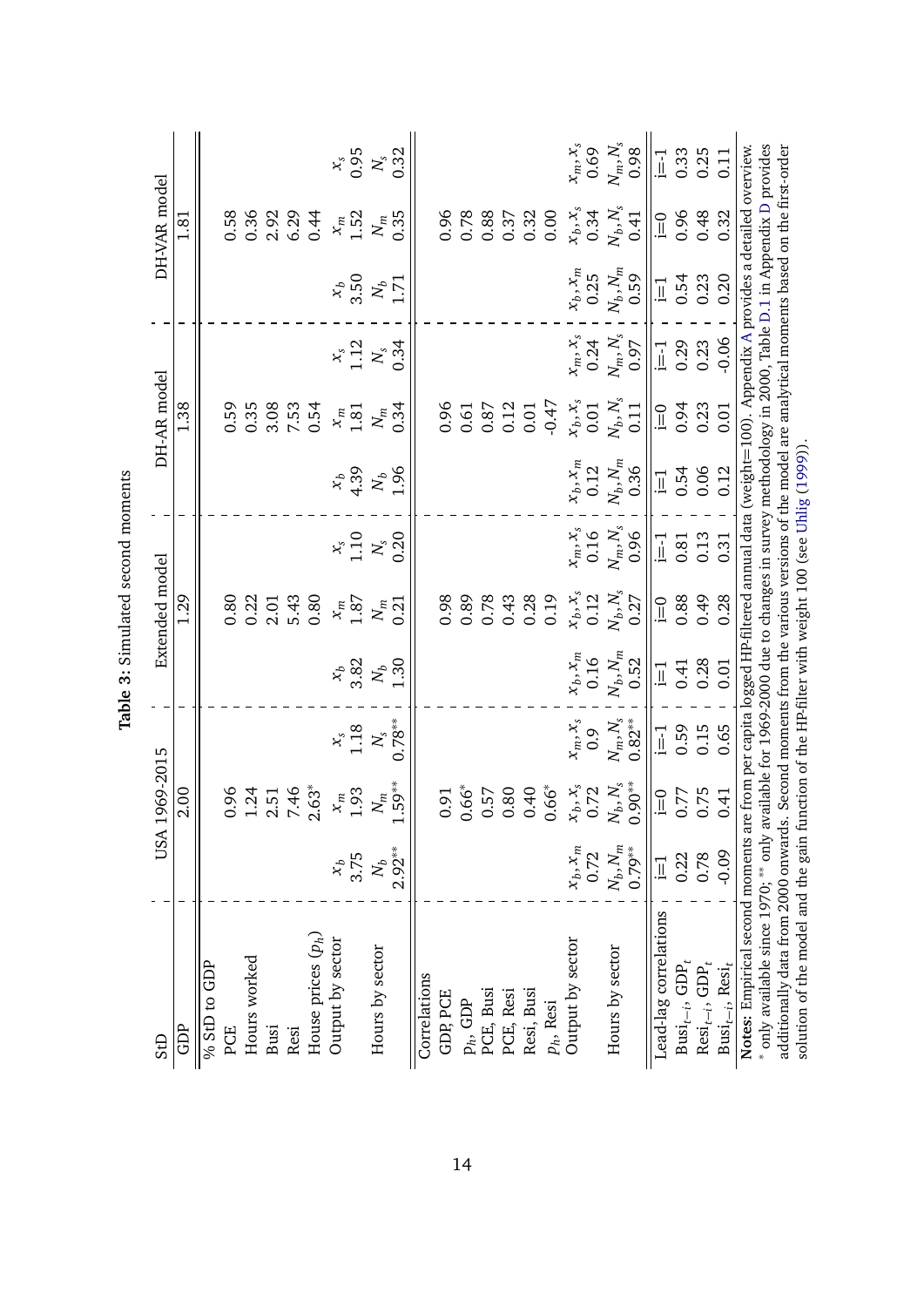#### **3.3 Robustness and Discussion**

This section gives insights in the model's mechanics and the contribution of each of the extensions to the model's results by adding the extensions one by one to the DH-model and by presenting the sensitivity of key correlations with respect to the parameters  $\phi$ ,  $\varphi$ <sup>1</sup> and  $\delta_k''$  $\binom{n}{k}$ . Finally, I will present the results of a re-estimated model that combines my extension with the VAR(1)-shock-process assumption.

Table [4](#page-16-0) presents second moments from several AR(1) models. I will refer to them as A1 and A through E so that column headings and model names coincide. Column A1 refers to the DH-AR model. For the readers' convenience, it repeats results already presented in Table [3.](#page-14-0) Column A refers to my model without any of its amendments except the increase to  $\phi = 0.2$  from  $\phi = 0.106$ . Model B adds adjustment costs of business capital to model A, model C is model B with limited capital mobility, and model D is the extended model from Section 2. Finally, model E is model D but with a variable utilization rate of housing  $u_h$ . The elasticity of  $\delta_h'$  $\gamma_h'(u_h)$  with respect to  $u_h$  is set to zero.<sup>[4](#page-0-0)</sup>

Figure [2](#page-17-0) presents the effects of the three parameters  $\phi$ ,  $\varphi''$ , and  $\delta''_k$  $\int_{k}^{\prime} u/\delta_{k}'$  on key correlations.

Table [5](#page-21-0) presents second moments from VAR(1) models. I will refer to them as D, V1 and F. Model D is the extended model again and V1 the DH-VAR model. Both repeat results already presented in Table [3.](#page-14-0) The results in column F refer to my model, re-estimated under the assumption of a VAR(1)-shock-process. The re-estimation includes  $\varphi''$  and  $\delta''_k$  $\int_{k}^{\prime\prime}u/\delta_{k}'$ . The Appendix Section [B.4](#page-0-0) explains the estimation strategy, Table [D.4](#page-0-0) outlines the priors, and Table [D.5](#page-0-0) presents information about the posteriors.

**Co-movement.** Consider, first, the driving forces of co-movements between sectoral outputs. A positive sectoral shock triggers two effects: a substitution effect, because the price of the affected good decreases and an income effect, because the output for a given amount of inputs increases. Under the assumption of normal goods, the output of all sectors will increase if the income effect dominates the substitution effect. This is, among others, the case, if the cost shares of an input factor in the production of final goods are similar.

Consider, second, the correlation between final goods and their prices. Here, too, income and substitution effects are at work. Prices and quantities will move together, if the cost

<sup>&</sup>lt;sup>4</sup>The case of a fixed utilization rate is equivalent to the case  $\delta^{\prime\prime}_h$  $\int_h'' u_h / \delta_h' = \infty$ . Therefore,  $\delta_h''$  $\int_h'' u_h / \delta_h' = 0$  marks the opposite pole of the possible range of values.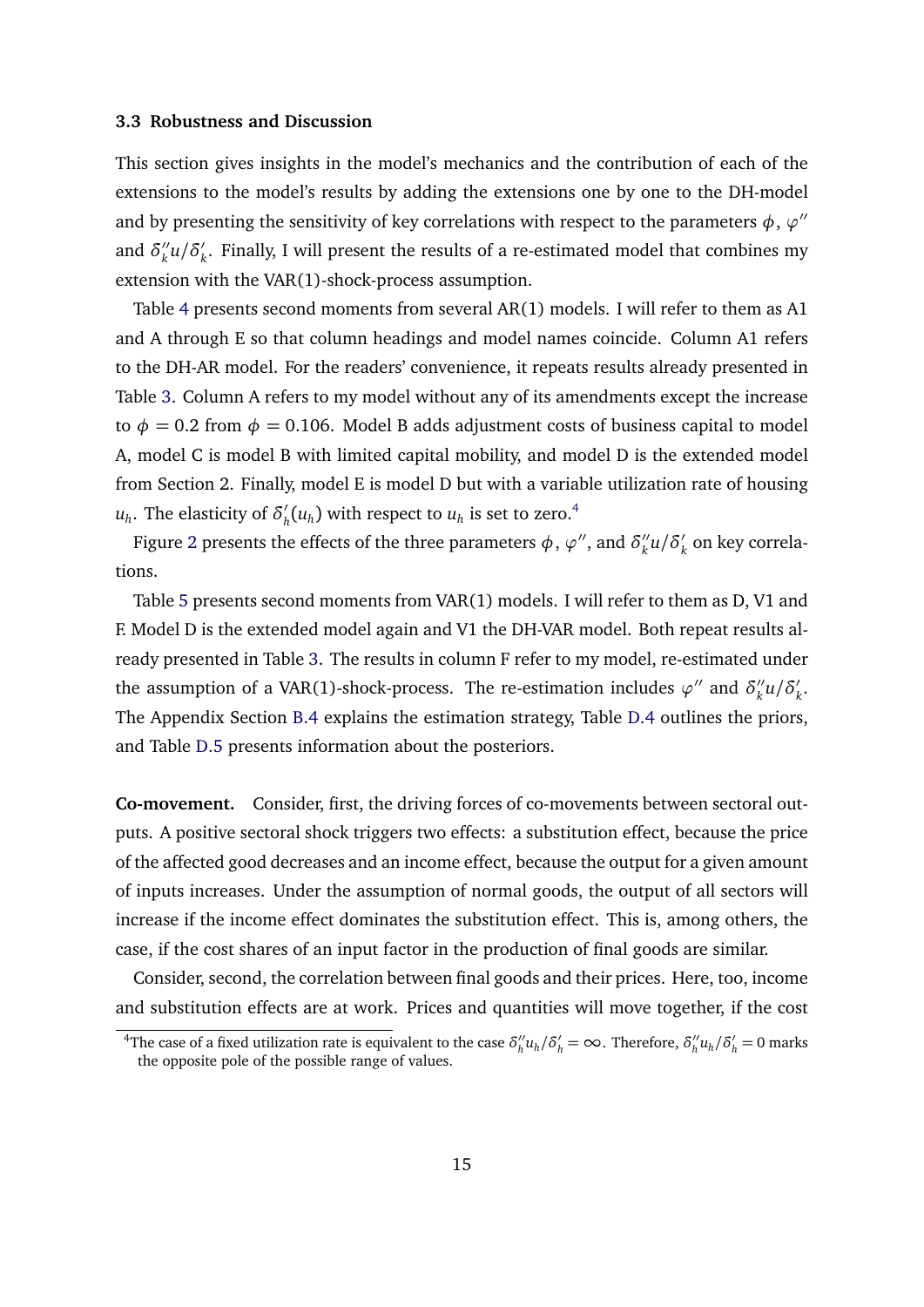<span id="page-16-0"></span>

| Moments                                                     | Data    | A <sub>1</sub> | A       | B       | C.      | D       | Ε       |
|-------------------------------------------------------------|---------|----------------|---------|---------|---------|---------|---------|
| % StD to GDP                                                |         |                |         |         |         |         |         |
| <b>Busi</b>                                                 | 2.51    | 3.08           | 3.11    | 1.79    | 1.80    | 2.01    | 2.01    |
| Resi                                                        | 7.46    | 7.91           | 4.79    | 5.99    | 5.77    | 5.43    | 5.72    |
| $p_h$                                                       | 2.63    | 0.54           | 0.52    | 0.82    | 0.82    | 0.80    | 0.82    |
| $Corr(Resi_t, x_t)$                                         |         |                |         |         |         |         |         |
| $x = B$ usi                                                 | 0.40    | 0.01           | 0.12    | 0.26    | 0.27    | 0.28    | 0.30    |
| $x = GDP$                                                   | 0.75    | 0.23           | 0.26    | 0.45    | 0.45    | 0.49    | 0.51    |
| $x = PCE$                                                   | 0.80    | 0.12           | 0.19    | 0.36    | 0.36    | 0.43    | 0.43    |
| $x=p_h$                                                     | 0.66    | $-0.47$        | $-0.18$ | 0.08    | 0.09    | 0.19    | 0.28    |
| Lead-Lag-Pattern: $Corr((x_{t-1},y_t) - Corr(x_{t+1},y_t))$ |         |                |         |         |         |         |         |
| $x = Busi, y = GDP$                                         | $-0.37$ | 0.25           | 0.23    | $-0.33$ | $-0.32$ | $-0.40$ | $-0.37$ |
| $x = Resi, y = GDP$                                         | 0.63    | $-0.17$        | $-0.15$ | 0.12    | 0.10    | 0.15    | 0.13    |
| $x = Busi, y = Resi$                                        | $-0.74$ | 0.16           | 0.19    | $-0.23$ | $-0.22$ | $-0.30$ | $-0.30$ |

**Table 4:** Robustness AR(1): selected second moments

**Notes:** column labels:

A1: DH-AR model,

- A: AR(1) model and  $\phi$ =0.2,
- B: model A and investment adjustment costs,
- C: model B and limited capital mobility,
- D: model C and variable capacity utilization,
- E: model D and variable utilization of housing for  $\delta''_h$  $\int_h'' u_h / \delta_h' = 0;$

Empirical second moments are from HP-filtered annual data (weight=100). Second moments from the various versions of the model are analytical moments based on the first-order solution of the model and the gain function of the HP-filter with weight 100 (see [Uhlig](#page-26-4) [\(1999\)](#page-26-4)).

share of the affected input in the production of the final good is small and if the income effect of the shock dominates the substitution effect.

Consider, in particular, the correlation between house prices and residential investment. In the Appendix [B.2,](#page-0-0) I derive the covariance of the cyclical component of house prices  $\hat{p}_{ht}$ and residential investment  $\hat{y}_{dt}$ . It is given by

<span id="page-16-1"></span>
$$
cov(\hat{p}_{ht}, \hat{y}_{dt}) = cov(\hat{p}_{dt}, \hat{y}_{dt}) + \phi var(\hat{y}_{dt}).
$$
\n(10)

Since the shocks in the construction sector are large and the cost share of construction in the production of residential investment is high, there is a large negative covariance between the price and the quantity of residential investment cov( $\hat{p}_{dt}$ ,  $\hat{y}_{dt}$ ). Furthermore, since  $\phi$  is markedly smaller than one, equation [\(10\)](#page-16-1) implies a negative correlation between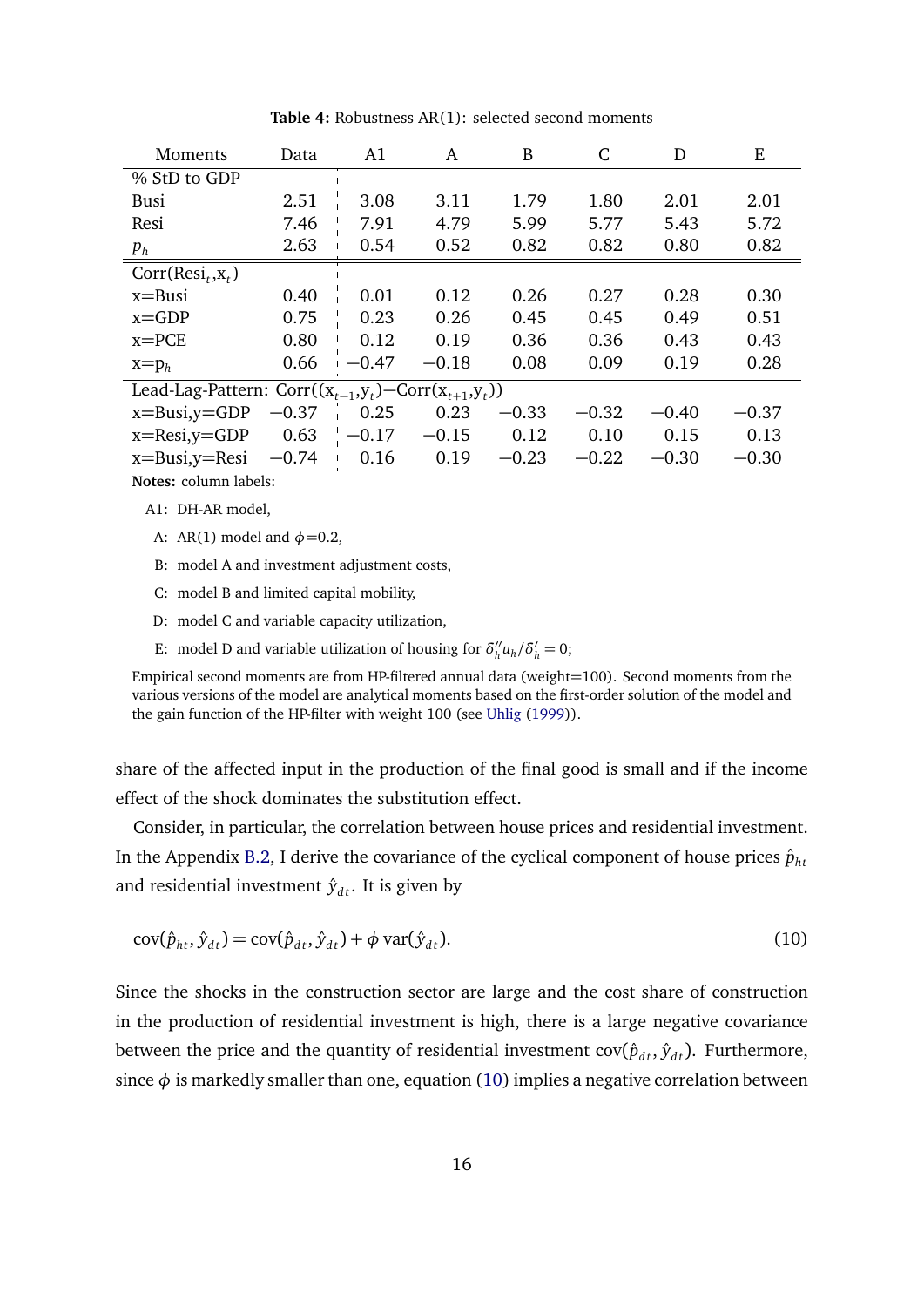<span id="page-17-0"></span>

**Figure 2:** Robustness Analysis (Parameter Sensitivity)

house prices and residential investment in the DH-AR model. [Iacoviello and Neri](#page-25-0) [\(2010\)](#page-25-0) argue similarly.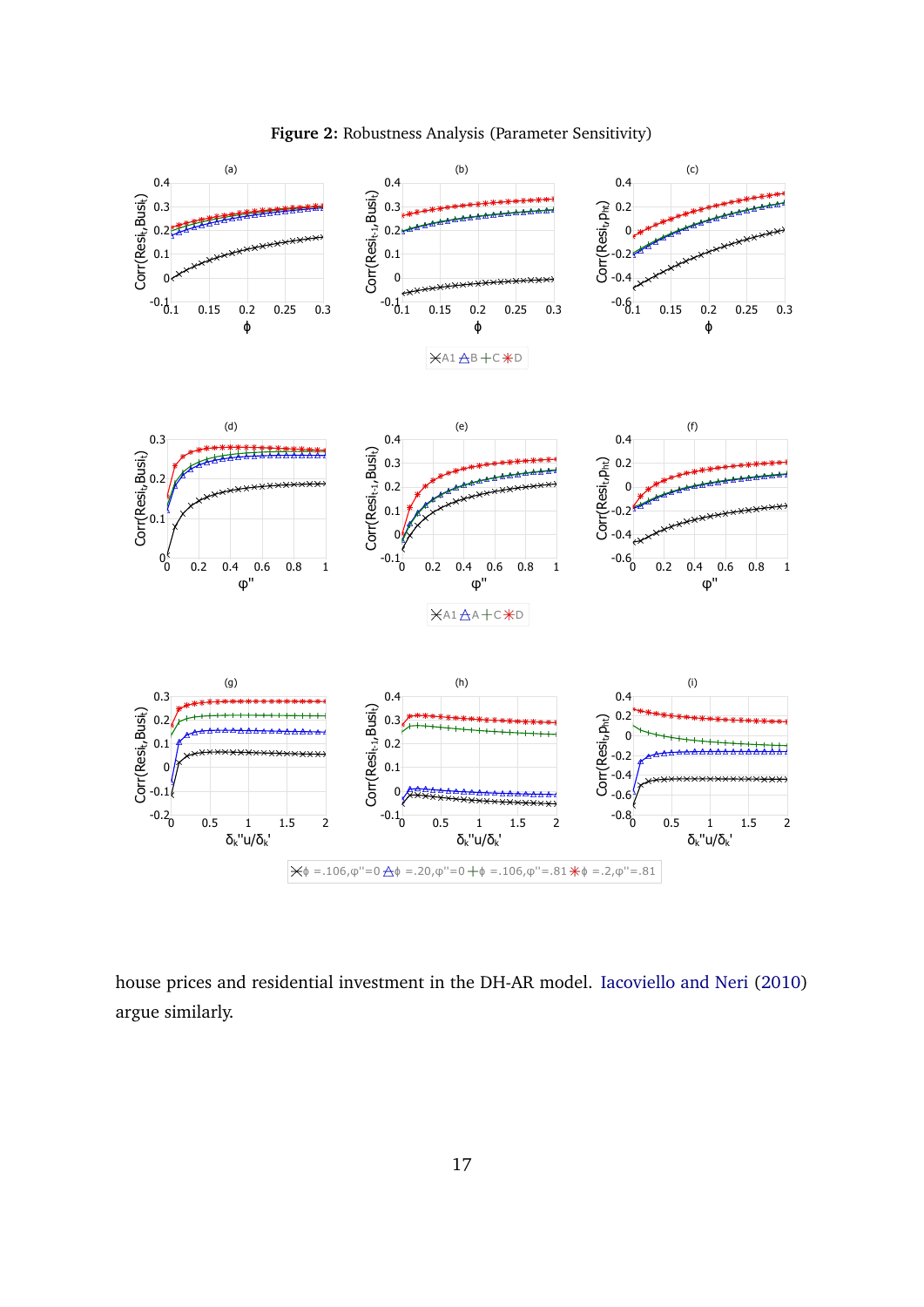**Adjustment costs of new houses.** Column A of Table [4](#page-16-0) documents the effects of the cost share of land in the production of houses *φ*.

Compared to the DH-AR model, the higher land share lowers the volatility of residential investment by 40 percent and increases the volatility of business investment slightly. All contemporaneous correlation coefficients related to residential investment increase and tend towards the empirical observations. The correlation with house prices is still negative.

Panels (a)-(c) of Figure [2](#page-17-0) illustrate the effects of the parameter  $\phi$  in further detail. The correlation between business and residential investment increases with the cost share of land in all models. There is, however, a sizable effect of the adjustment costs of business investment represented by the vertical distance between the respective lines in Panel (a). Panel (b) shows that the A1 model is not able to generate a possible correlation between lagged residential and contemporary business investment for reasonable values of *φ*. Adjustment costs of business investment markedly increase this correlation and variable capacity utilization enhances this effect. Panel (c) shows a similar picture with respect to the correlation between residential investment and house prices. Even though the cost share of land markedly increases this correlation in the A1 model, this model alone is not able to generate a positive correlation. It is the combined effect of adjustment costs of business investment, variable capacity utilization, and a sufficiently large share of land that accomplishes this result. The starred lines at  $\phi = 0.1$  show that my model with the land share employed by DH is almost as successful as the DH-VAR model; both predict a positive correlation between the investment types and a correlation near zero between residential investment and house prices.

The results of [Chang](#page-24-4) [\(2000\)](#page-24-4) provide the reasoning. He shows in a model with different kinds of investment that adjustment costs decrease the volatility of the affected variable and increase the co-movement of the other ones. The reason in the field of housing is, with a higher land share an additional unit of housing becomes more costly. The price elasticity of demand reduces and thereby the substitution effect is also lowered. This reduction also weakens the negative covariance between the price and the quantity of residential investment; the first term of the right-hand side of equation [\(10\)](#page-16-1). The second term of the right-hand side depicts the direct positive effect of a larger land share on the covariance between house prices and residential investment.

**Adjustment costs in business investment.** Column B in Table [4](#page-16-0) displays the effects of business investment adjustment costs and vertical distances between the respective lines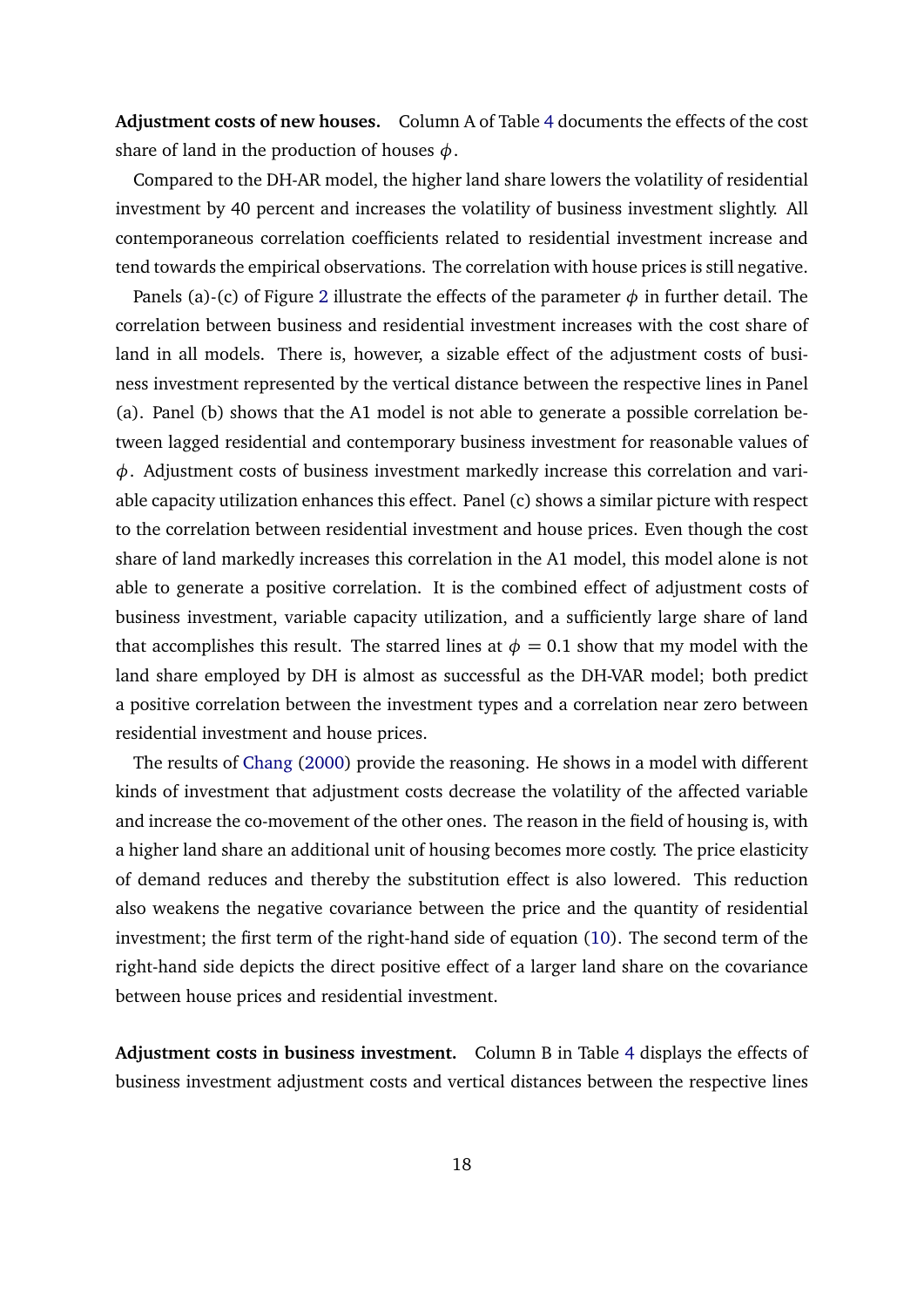in Figure [2](#page-17-0) provide further information.

Adjustment costs lower the volatility of business investment by more than one third and increase the volatility of residential investment. The volatility of house prices increases by over 50 percent. All correlation coefficients related to residential investment increase and are positive. The lead-lag pattern tends towards the data. Panels (d)-(f) of Figure [2](#page-17-0) show that the key moments are robust for  $\varphi''{>}0.5;$  in the extended model even for smaller values of  $\varphi^{\prime\prime}$ .<sup>[5](#page-0-0)</sup> Overall, Figure [2](#page-17-0) illustrates that adjustment costs are the most important extension. Its effects are the largest and they are a prerequisite for the positive effects of variable capital utilization.

The introduction of CEE adjustment costs has three effects. The first one is related to the finding of [Chang](#page-24-4) [\(2000\)](#page-24-4). The volatility of business investment decreases and comovements with residential investment increases. The second effect rests on the broader usability of business investment and drives the lead of business investment over residential investment in the DH-AR model. [Kydland et al.](#page-26-0) [\(2016\)](#page-26-0) argue that a positive technology shock initially increases business investment and as a result productive capital. The resulting higher output in the following periods is used for more consumption and residential investment. Adjustment costs diminish the benefits of this strategy. They thereby reduce the lead of business investment over residential investment and improve the co-movement between both kinds of investment. The third effect rests on the kind of adjustment costs. CEE adjustment costs depend on the previous amount of investment. A smooth humpedshaped adjustment of investment is optimal so that business investment lags other economic activity. Since business investment is a sizable fraction of GDP, the business cycle shifts slightly. The lead-lag pattern of GDP and residential investment moves slightly toward the empirically observed pattern.

**Limited capital mobility.** The difference between columns C and B in Table [4](#page-16-0) displays the effect of limited capital mobility. The changes are marginal. Figure [2](#page-17-0) corroborates this finding: the vertical distances between the lines marked with triangles and those marked with crosses in Panel (a)-(f) are small and very often invisible. The small effects decrease even further with the introduction of variable capital utilization, which acts as a substitute of limited sectoral mobility of capital. This result is in contrast to [Iacoviello and](#page-25-0) [Neri](#page-25-0) [\(2010\)](#page-25-0), where limited capital mobility enhances the co-movement between different

<sup>&</sup>lt;sup>5</sup>I also checked the robustness for  $\varphi'' \in [1,2]$  to account for the posterior distribution. Changes are negligible.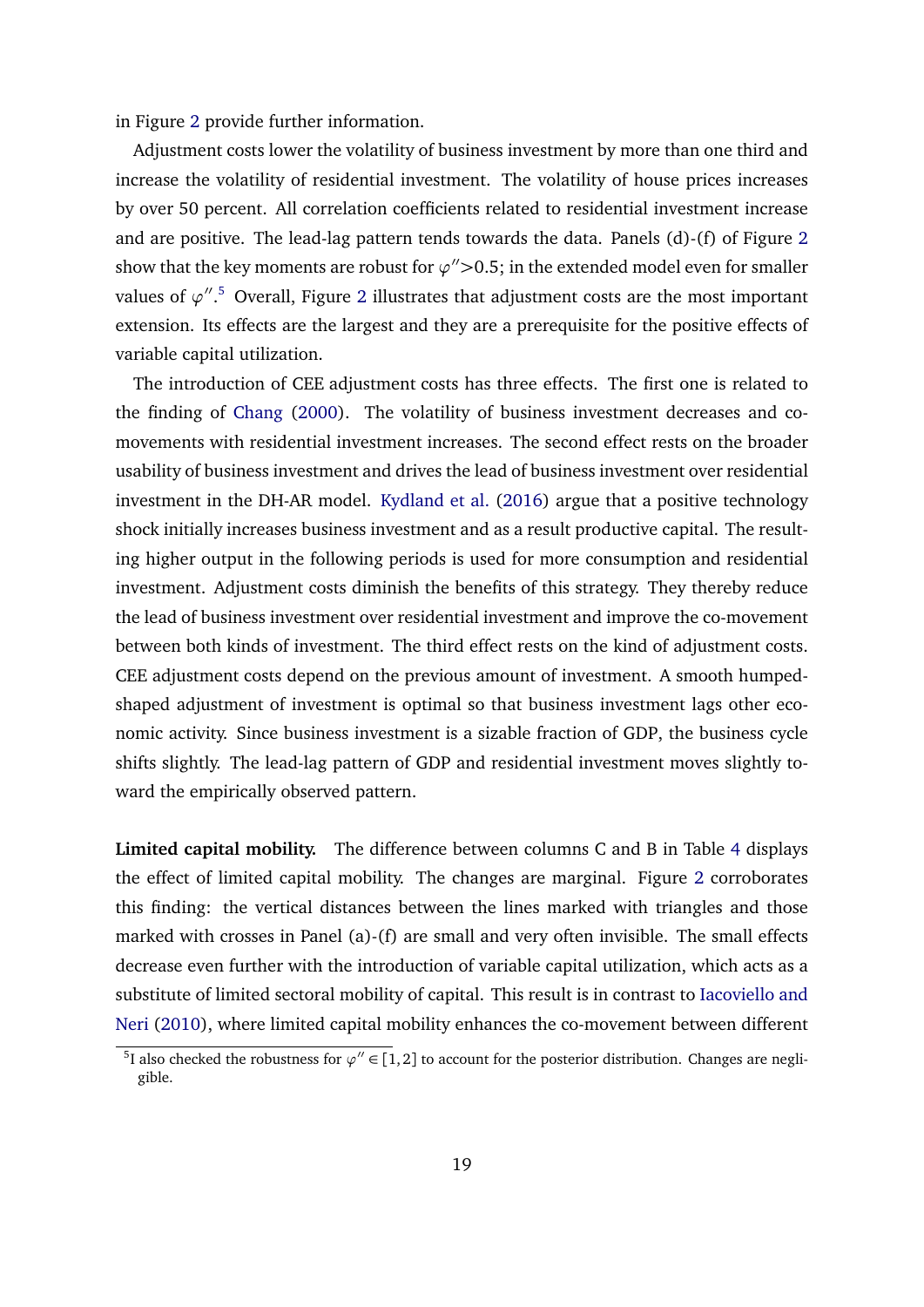investment types markedly.

**Variable capital utilization.** Column D in Table [4](#page-16-0) displays the effects of introducing variable capital utilization. In Figure [2,](#page-17-0) the vertical distances between the lines marked with crosses and those marked with stars in Panel (a)-(f) provide further information on these effects. Variable capital utilization improves the lead-lag pattern and the correlation of residential investment with house prices, PCE, and GDP. Panels (d)-(f) of Figure [2](#page-17-0) indicate that in the range of small adjustment costs of business investment – approximately in the interval *ϕ* <sup>00</sup> <sup>∈</sup> [0, 0.4] – variable capital utilization has a sizable positive effect on the correlations so that the robustness of model with respect to the choice of  $\varphi''$  increases. Panels (g)-(i) illustrate the effects of the parameter  $\delta_k$ <sup>*n*</sup>  $\frac{m}{k}u/\delta_k'$  on the key correlation coefficients. Except for small values, the effects are limited so that the model is largely robust with respect to the choice of this parameter. Without business investment adjustment costs,  $\varphi'' = 0$ , a small elasticity of  $\delta'_{\beta}$ *k* has a negative effect on the correlation between residential investment and house prices, which changes sign when adjustment costs are included. This change takes place at  $\varphi'' \approx 0.18$ . Without adjustment costs, the effects of variable utilization are minor.

The rate of capital utilization is an increasing function of the value of the marginal product of capital. A higher demand increases prices and so does the value of the marginal product. A positive sectoral shock also increases the sectoral value of the marginal product. Provided that the income effect dominates, each sectoral shock increases the value of the marginal product of capital in all sectors and thus the capital utilization rates and sectoral quantities. This mechanism reinforces the income effect. If the substitution effect dominates, the income effect is not reinforced. This phenomenon explains the requirement of adjustment costs.

CEE adjustment costs interact in a second way with variable capital utilization rates. Current increases in business investment lower the costs of replacing capital because higher investments are less costly in the next period and so a higher capital utilization ensues. The depreciation rates increase and thereby so too does the demand on business investment, therefore increasing the volatility and the lag of such investment.

**Variable housing utilization.** One could argue that the utilization of housing is also variable. To admit this point of view, I introduce a variable rate of depreciation of houses into model D. Column E of Table [4](#page-16-0) presents the results for this model. As in the case of business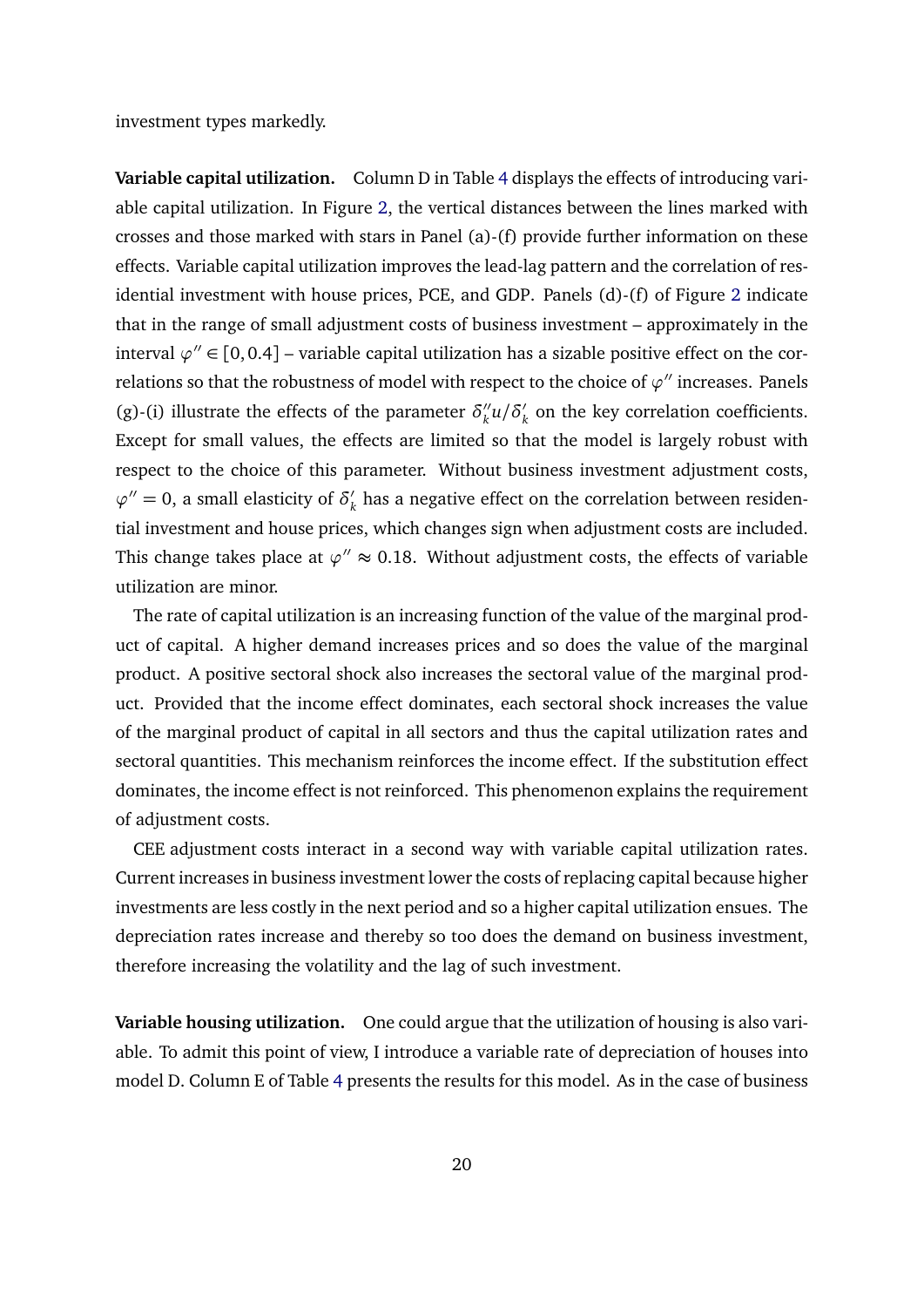<span id="page-21-0"></span>capital, the rate of depreciation is an increasing function of the utilization of the home:  $\delta_h(u_h)$ . I choose the lowest possible elasticity of the first derivative of the deprecation rate to demonstrate the most extreme case  $(\delta^{\prime\prime}_h)$  $\binom{n}{h} u_h / \delta_h' = 0$ . Besides the correlation of house prices and residential investment, which increase slightly, the effects are marginal.

| Moments                                                         | Data    | D       | V1      | F       |  |  |  |
|-----------------------------------------------------------------|---------|---------|---------|---------|--|--|--|
| % StD to GDP                                                    |         |         |         |         |  |  |  |
| <b>Busi</b>                                                     | 2.51    | 2.01    | 2.92    | 1.86    |  |  |  |
| Resi                                                            | 7.46    | 5.43    | 6.29    | 4.89    |  |  |  |
| $p_h$                                                           | 2.63    | 0.80    | 0.44    | 0.74    |  |  |  |
| $Corr(Resi_t, x_t)$                                             |         |         |         |         |  |  |  |
| $x = B$ usi                                                     | 0.40    | 0.28    | 0.32    | 0.44    |  |  |  |
| $x = GDP$                                                       | 0.75    | 0.49    | 0.48    | 0.72    |  |  |  |
| $x = PCE$                                                       | 0.80    | 0.43    | 0.37    | 0.72    |  |  |  |
| $x=p_h$                                                         | 0.66    | 0.19    | 0.00    | 0.57    |  |  |  |
| Lead-Lag-Pattern: Corr( $(x_{t-1},y_t)$ –Corr $(x_{t+1},y_t)$ ) |         |         |         |         |  |  |  |
| $x = Busi, y = GDP$                                             | $-0.37$ | $-0.40$ | 0.21    | $-0.42$ |  |  |  |
| $x = Resi, y = GDP$                                             | 0.63    | 0.15    | $-0.02$ | 0.28    |  |  |  |
| $x = Busi, y = Resi$                                            | 0.74    | 0.30    | 0.09    | 0.53    |  |  |  |

**Table 5:** Robustness VAR(1): selected second moments

**Notes:** column labels:

D: extended model,

V1: DH-VAR model,

F: VAR(1)-shocks,  $\phi = 0.2$ , investment adjustment costs, variable capacity utilization, and limited capital mobility.

Empirical second moments are from HP-filtered annual data (weight=100). Second moments from the various versions of the model are analytical moments based on the first-order solution of the model and the gain function of the HP-filter with weight 100 (see [Uhlig](#page-26-4) [\(1999\)](#page-26-4)).

**Var(1)-Process.** Column F of Table [5](#page-21-0) presents second moments from an extended estimated DH-VAR model. The estimation includes the parameters  $\varphi''$  and  $\delta''_\nu$  $\int_k u/\delta'_k$ . Appendix [B.4](#page-0-0) provides information regarding the chosen priors and the resulting posteriors. The relative standard deviations of residential and business investment decrease in Model F and depart slightly more from the empirical observations. The volatility of house prices increases compared to model V1 but decreases slightly compared to model D, and is still smaller than empirically observed. Model F matches the empirically observed contempo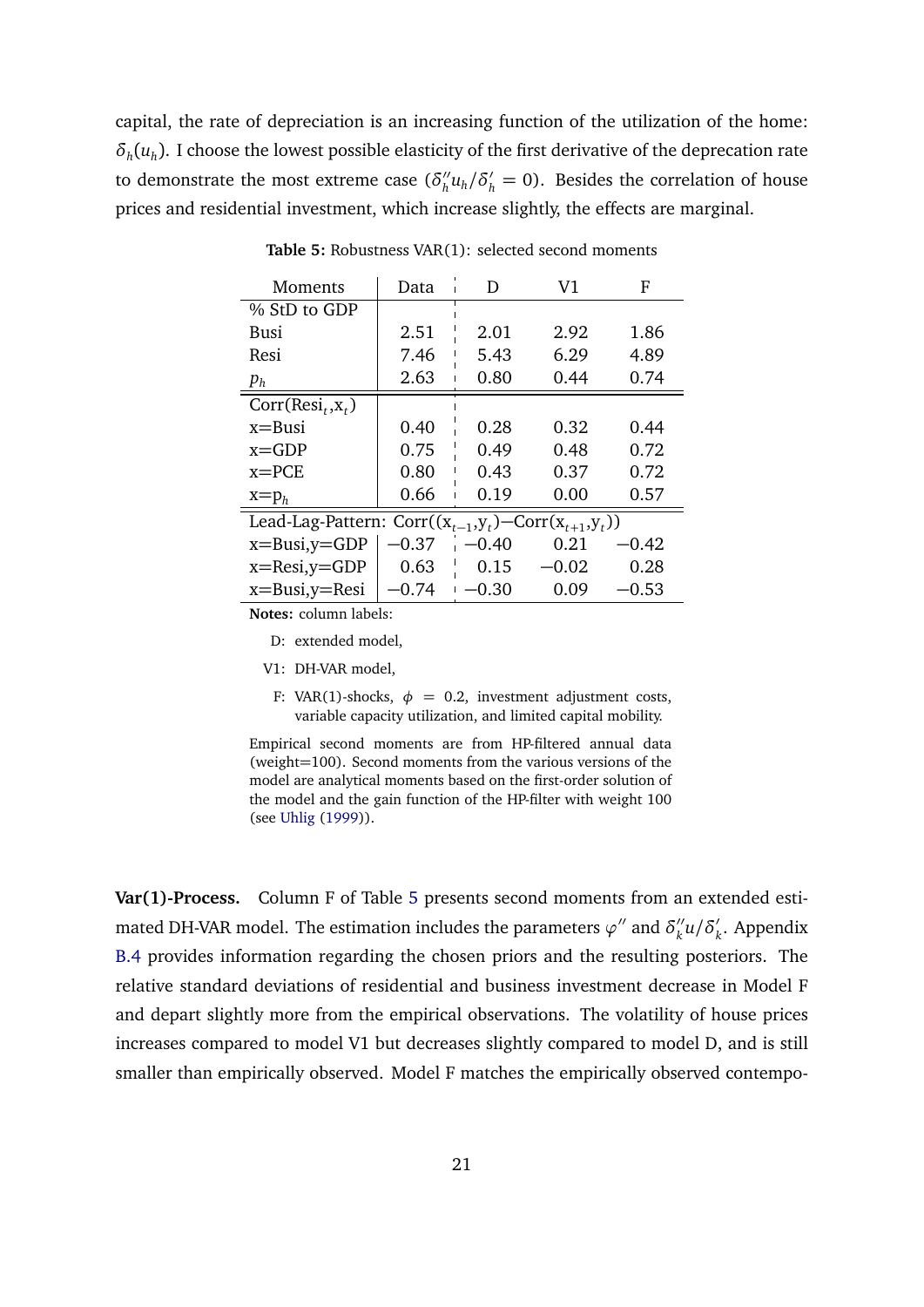raneous correlations well. Compared to both the DH and the V1 model the correlations increase and move close to the values found in the data. Model F also comes closer to the empirical lead-lag-pattern but still underestimates the lead of residential investment.

The lower volatilities of both investment types are due to adjustment costs. The estimated standard deviations of the innovations are similar to the DH-VAR ones. Thus, including adjustment costs reduces the volatility of investment. Correlated innovations induce stronger co-movements. Correlated innovations may be seen as a nesting of aggregate and sector-specific innovations, as illustrated by an example in Appendix [C.](#page-0-0) The former decrease the substitution effect and strengthen the income effect. The better fit of the cross-correlation of residential investment with GDP relies on the whole VAR(1)-shockprocess and the better fit of the cross-correlation of residential with business investment relies only on the correlated innovations. The effect of a slightly higher estimate for  $\varphi''$  is minor.<sup>[6](#page-0-0)</sup> Despite of the increased performance of Model F, the gain of knowledge is limited, because the sources of this success are the properties of technological shocks on which the model does not shed light.

# **4 CONCLUSION**

This paper explores the role of uncorrelated sector-specific technology shocks to induce aggregate economic fluctuations being in line with a number of well-established stylized facts. The facts reported in DH and echoed by several other papers include (i) the comovements of GDP, PCE, business and residential investment, and house prices, (ii) the fact that residential investment is more than twice as volatile as business investment, and (iii) that business investment lags GDP, but residential investment leads GDP.

DH present a multisectoral model with correlated shocks to sectoral labor augmenting technical progress, which is able to explain fact (ii) and mostly (i) but fails to be in line with fact (iii). This model with uncorrelated shocks is unable to generate co-movements in housing or rather in residential investment and the remaining economic activity. Hence, fact (i) is mostly driven by the shock's correlation. I introduce two frictions in the form of adjustment costs of business investment as in [Christiano et al.](#page-24-2) [\(2005\)](#page-24-2) and limited sectoral mobility of capital as in [Boldrin et al.](#page-24-3) [\(2001\)](#page-24-3) into their model and increase the adjustment costs to new houses. Furthermore, I introduce variable capacity utilization as in [Jaimovich](#page-25-2)

<sup>&</sup>lt;sup>6</sup>I checked this by setting  $\varphi''$  [to the AR\(1\) estimate, the off-diagonals of the autoregressive and of the](#page-25-2) [covariance-variance matrix to zero, respectively.](#page-25-2)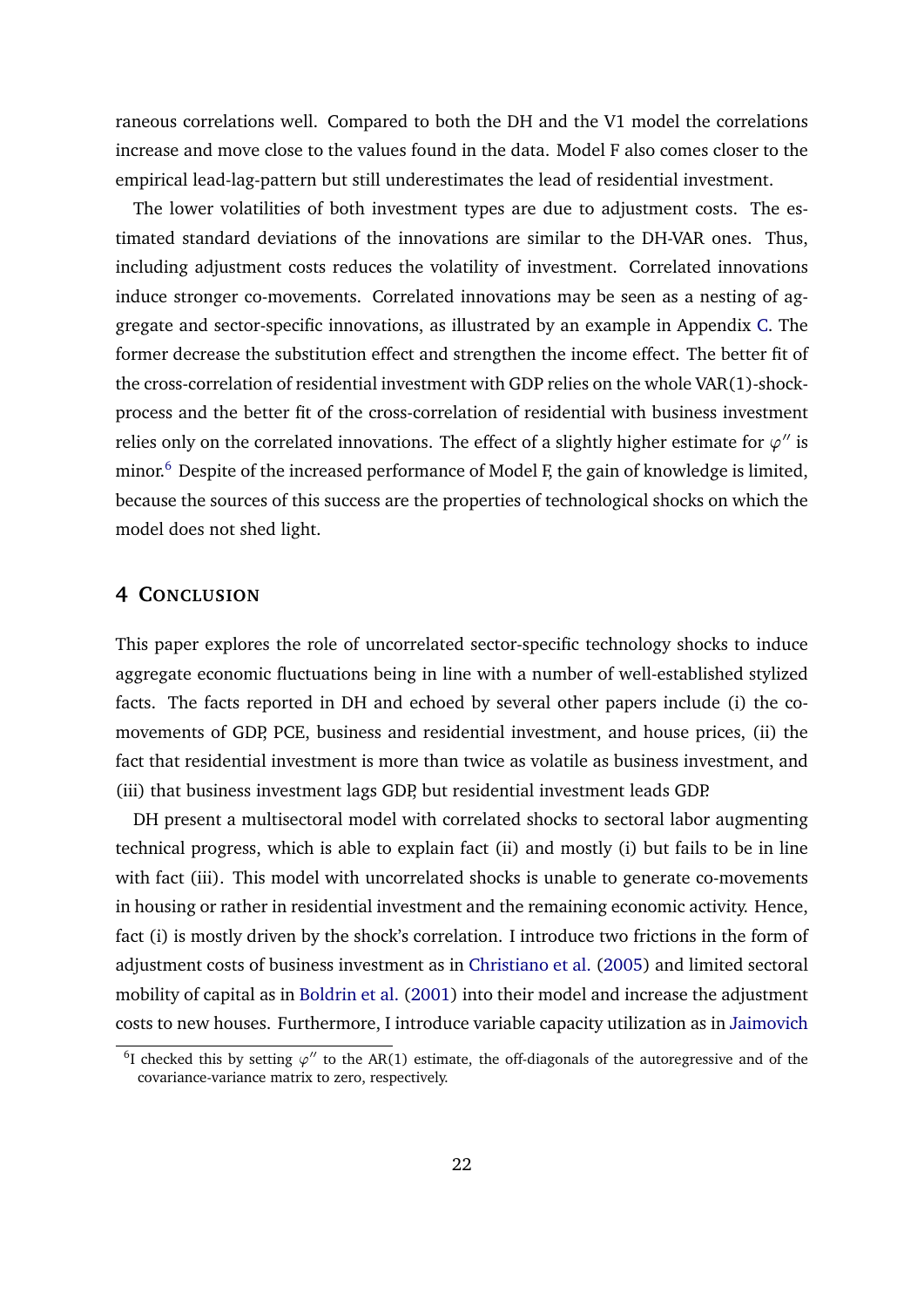[and Rebelo](#page-25-2) [\(2009\)](#page-25-2). The extended model is able to replicate facts (i) and (ii). The model accounts partly for (iii) since business investment lags residential investment and GDP. The main improvement in the empirical plausibility of the model is due to adjustment costs the effect of which is enhanced and becomes more robust by capacity utilization. The effect of sectoral immobility is small. The results are robust even for small adjustment costs  $(\varphi'' > 0.3).$ 

Several versions of the model demonstrate its robustness. The extended model with the DH's amount of adjustment costs to new houses is similarly successful as the DH-VAR model, VAR(1) shocks improves the performance of the extended model, and variable housing utilization has a positive effect on the correlation between residential investment and house prices with minor effects on other second moments.

#### **ACKNOWLEDGMENTS**

I am very grateful to my Ph.D. advisor Alfred Maußner for many ideas and ensuing extensive discussions. I thank the editor of this journal, two anonymous referees, as well as Jean-Francois Rouillard, Jacek Rother, and Sijmen Duineveld. Preceding versions of the paper significantly benefit from comments during presentations at: the TU Munich Research Seminar in Economics, the 12th Warsaw International Economic Meeting; 23rd BGPE Research Workshop in Würzburg, and the Seminar in Economics at the University of Augsburg. For literary support, I thank Marina Krauss. All remaining errors and shortcomings are, of course, my own.

# **FUNDING:**

This research did not receive any specific grant from funding agencies in the public, commercial, or not-for-profit sectors.

#### **REFERENCES**

<span id="page-23-0"></span>Jess Benhabib, Richard Rogerson, and Randall Wright. Homework in Macroeconomics: Household Production and Aggregate Fluctuations. *Journal of Political Economy*, 99(6): 1166–1187, 1991. doi: 10.1086/261796. URL [http://www.jstor.org/stable/](http://www.jstor.org/stable/2937726) [2937726](http://www.jstor.org/stable/2937726).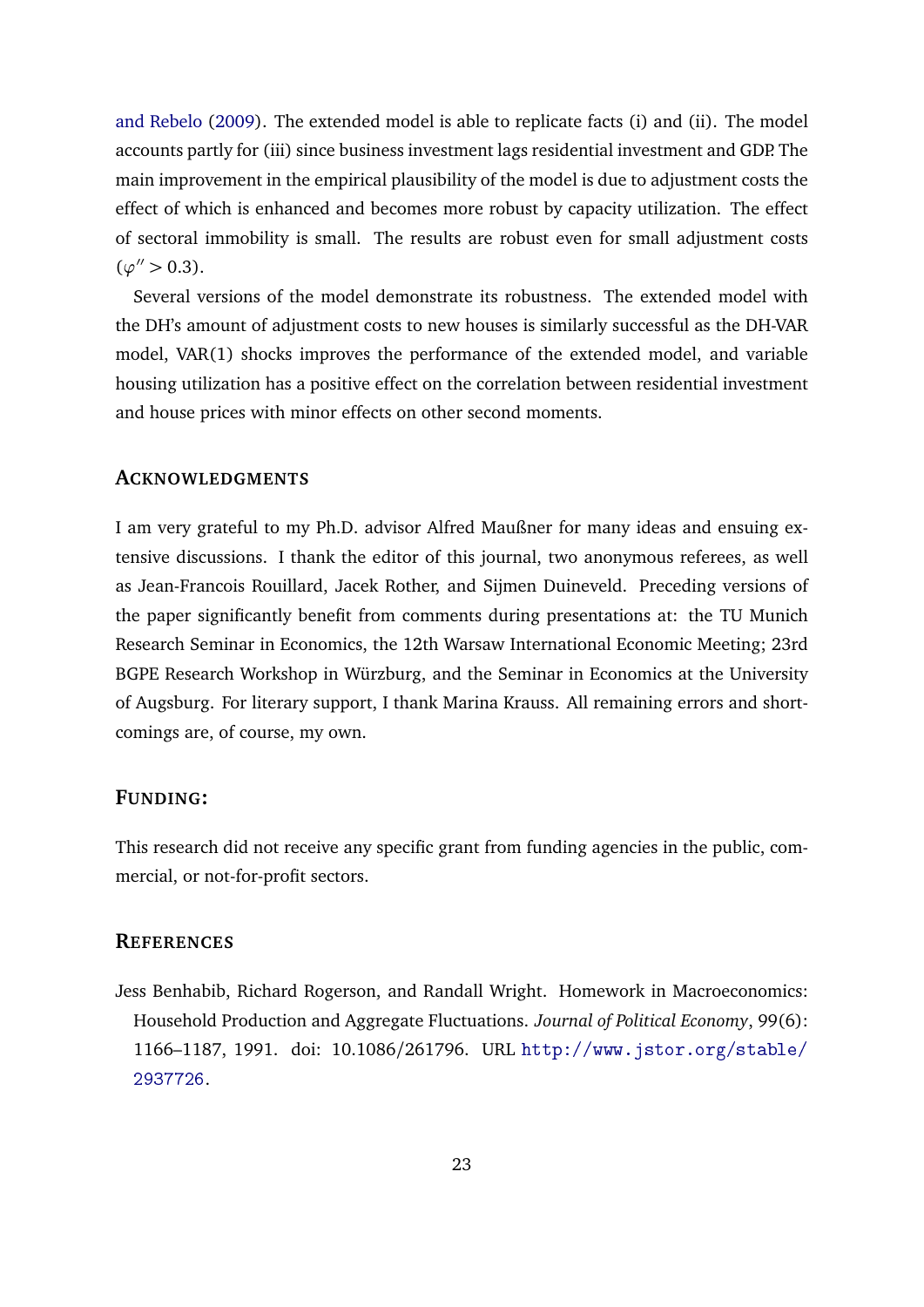- <span id="page-24-3"></span>Michele Boldrin, Lawrence J. Christiano, and Jonas D. M. Fisher. Habit persistence, asset returns, and the business cycle. *The American Economic Review*, 91(1):149–166, 2001. ISSN 00028282. doi: 10.1257/aer.91.1.149. URL [http://www.jstor.org/stable/](http://www.jstor.org/stable/2677902) [2677902](http://www.jstor.org/stable/2677902).
- <span id="page-24-4"></span>Yongsung Chang. Comovement, excess volatility, and home production. *Journal of Monetary Economics*, 46(2):385 – 396, 2000. ISSN 0304-3932. doi: 10. 1016/S0304-3932(00)00026-X. URL [http://www.sciencedirect.com/science/](http://www.sciencedirect.com/science/article/pii/S030439320000026X) [article/pii/S030439320000026X](http://www.sciencedirect.com/science/article/pii/S030439320000026X).
- <span id="page-24-2"></span>Lawrence J. Christiano, Martin Eichenbaum, and Charles L. Evans. Nominal rigidities and the dynamic effects of a shock to monetary policy. *Journal of Political Economy*, 113 (1):1–45, 2005. doi: 10.1086/426038. URL [http://www.jstor.org/stable/10.](http://www.jstor.org/stable/10.1086/426038) [1086/426038](http://www.jstor.org/stable/10.1086/426038).
- <span id="page-24-0"></span>Morris A. Davis and Jonathan Heathcote. Housing and the Business Cycle. *International Economic Review*, 46(3):751–784, 2005. doi: 10.1111/j.1468-2354.2005.00345.x. URL <http://dx.doi.org/10.1111/j.1468-2354.2005.00345.x>.
- <span id="page-24-6"></span>Morris A. Davis and Jonathan Heathcote. The price and quantity of residential land in the United States. *Journal of Monetary Economics*, 54(8):2595 – 2620, 2007. doi: 10. 1016/j.jmoneco.2007.06.023. URL [http://www.sciencedirect.com/science/](http://www.sciencedirect.com/science/article/pii/S0304393207000785) [article/pii/S0304393207000785](http://www.sciencedirect.com/science/article/pii/S0304393207000785).
- <span id="page-24-1"></span>Morris A. Davis and Stijn Van Nieuwerburgh. Chapter 12 - housing, finance, and the macroeconomy. In Gilles Duranton, J. Vernon Henderson, and William C. Strange, editors, *Handbook of Regional and Urban Economics*, volume 5 of *Handbook of Regional and Urban Economics*, pages 753 – 811. Elsevier, 2015. doi: 10.1016/ B978-0-444-59531-7.00012-0. URL [http://www.sciencedirect.com/science/](http://www.sciencedirect.com/science/article/pii/B9780444595317000120) [article/pii/B9780444595317000120](http://www.sciencedirect.com/science/article/pii/B9780444595317000120).
- <span id="page-24-5"></span>Victor Dorofeenko, Gabriel S. Lee, and Kevin D. Salyer. Risk shocks and housing supply: A quantitative analysis. *Journal of Economic Dynamics and Control*, 45:194 – 219, 2014. doi: 10.1016/j.jedc.2014.05.014. URL [http://www.sciencedirect.com/](http://www.sciencedirect.com/science/article/pii/S0165188914001225) [science/article/pii/S0165188914001225](http://www.sciencedirect.com/science/article/pii/S0165188914001225).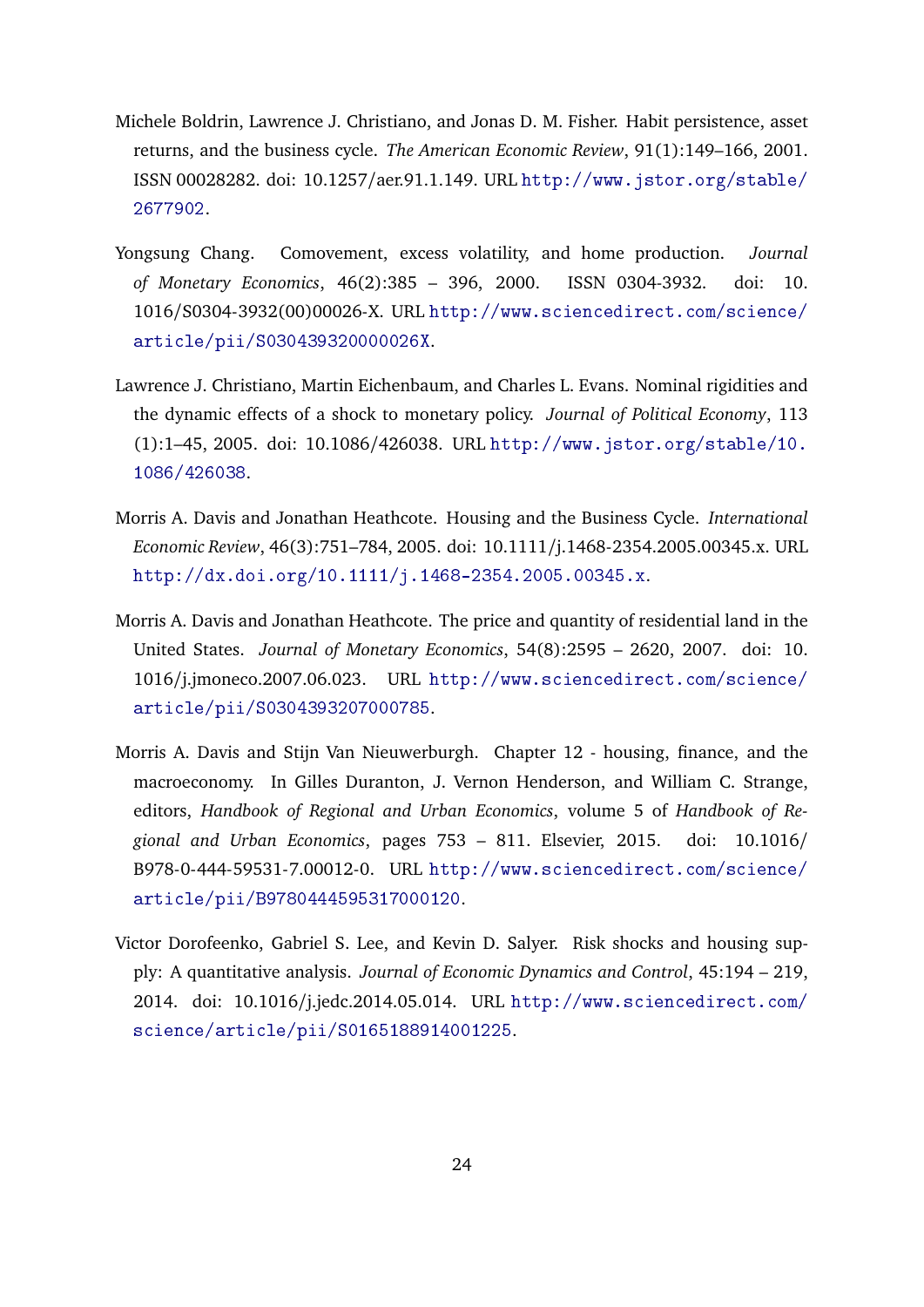- <span id="page-25-8"></span>Jack Favilukis, Sydney C. Ludvigson, and Stijn Van Nieuwerburgh. The macroeconomic effects of housing wealth, housing finance, and limited risk sharing in general equilibrium. *Journal of Political Economy*, 125(1):140–223, 2017. doi: 10.1086/689606. URL <https://doi.org/10.1086/689606>.
- <span id="page-25-6"></span>Jonas D. M. Fisher. Why does household investment lead business investment over the business cycle?. *Journal of Political Economy*, 115(1):141 – 168, 2007. doi: 10.1086/ 511994. URL [http://search.ebscohost.com/login.aspx?direct=true&db=](http://search.ebscohost.com/login.aspx?direct=true&db=buh&AN=23975005&site=ehost-live) [buh&AN=23975005&site=ehost-live](http://search.ebscohost.com/login.aspx?direct=true&db=buh&AN=23975005&site=ehost-live).
- <span id="page-25-4"></span>Jonas D.M. Fisher. Relative prices, complementarities and comovement among components of aggregate expenditures. *Journal of Monetary Economics*, 39(3):449–474, 1997. doi: 10.1016/s0304-3932(97)00024-x. URL [http://dx.doi.org/10.1016/](http://dx.doi.org/10.1016/S0304-3932(97)00024-X) [S0304-3932\(97\)00024-X](http://dx.doi.org/10.1016/S0304-3932(97)00024-X).
- <span id="page-25-5"></span>Paul Gomme, Finn E. Kydland, and Peter Rupert. Home production meets time to build. *Journal of Political Economy*, 109(5):1115–1131, 2001. doi: 10.1086/322829. URL <https://doi.org/10.1086/322829>.
- <span id="page-25-3"></span>Jeremy Greenwood and Zvi Hercowitz. The allocation of capital and time over the business cycle. *Journal of Political Economy*, 99(6):1188–1214, 12 1991. doi: 10.1086/261797.
- <span id="page-25-1"></span>Matteo Iacoviello. *Housing in DSGE Models: Findings and New Directions*, pages 3–16. Springer, Berlin, Heidelberg, 2010. doi: 10.1007/978-3-642-15340-2\_1. URL [http:](http://dx.doi.org/10.1007/978-3-642-15340-2_1) [//dx.doi.org/10.1007/978-3-642-15340-2\\_1](http://dx.doi.org/10.1007/978-3-642-15340-2_1).
- <span id="page-25-0"></span>Matteo Iacoviello and Stefano Neri. Housing market spillovers: Evidence from an estimated DSGE model. *American Economic Journal: Macroeconomics*, 2(2):125–164, 2010. doi: 10.1257/mac.2.2.125. URL <http://dx.doi.org/10.1257/mac.2.2.125>.
- <span id="page-25-2"></span>Nir Jaimovich and Sergio Rebelo. Can news about the future drive the business cycle? *American Economic Review*, 99(4):1097–1118, 2009. doi: 10.1257/aer.99.4.1097. URL <http://dx.doi.org/10.1257/aer.99.4.1097>.
- <span id="page-25-7"></span>Hashmat Khan and Jean-François Rouillard. Why does household investment lead business investment over the business cycle?: Comment. *Cahier de Recherche/Working Paper*, 17: 01, 2016.